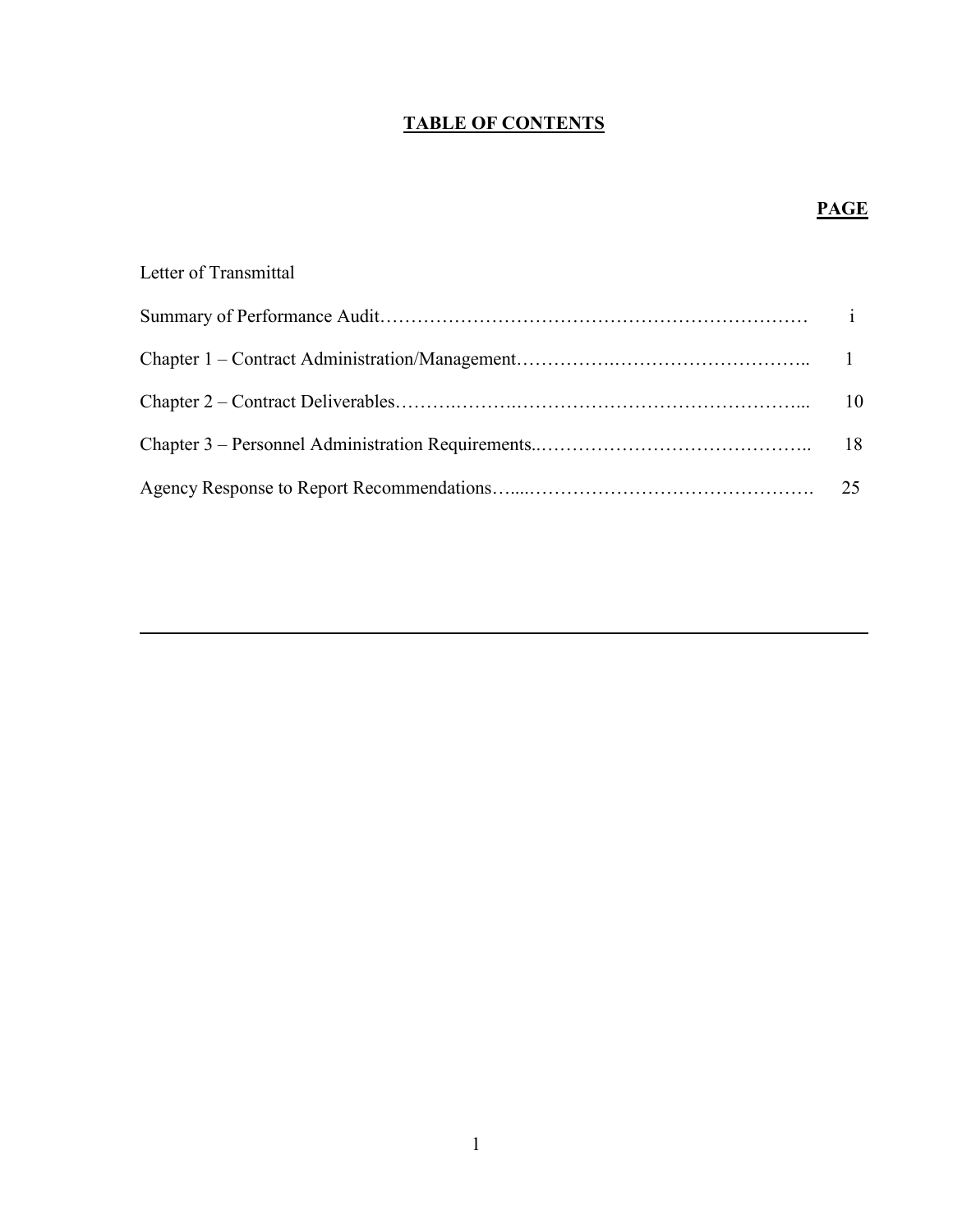## **OFFICE OF INFORMATION TECHNOLOGY AND COMMUNICATIONS**

## **SUMMARY OF PERFORMANCE AUDIT**

## **JANUARY 2005**

## Areas Examined

- Contract year one activities relating to internal contract management and administrative structure.
- Management and documentation by OITC and contractors of Core Functional Area (CFA) related expenses, invoice procedures and tracking processes.
- Contract amendment compliance.
- Management and documentation of CFA related contract deliverables for contract year one and elements of contract year two related to contract compliance.
- Contract compliance relating to key personnel.

## Summary of Findings

- Contracting Officers Authorized Representative not properly designated or officially assigned responsibilities.
- Payment schedule not agreed upon.
- Over expenditures in CFA 2 with no contract amendments and continued over expenditures.
- Invoice requirements not fulfilled as defined in the contract as a "Proper Invoice".
- Lack of invoice tracking procedures.
- Succession plans not received for all three CFAs for contract year one.
- Monthly reporting requirements are not produced as required in the contract.
- Lack of completed Computer Systems Operations Plan and review.
- Service Level parameters for CFA 3 require modifications in the form of a contract amendment.
- Lack of official change control process and policy which requires contract amendment.
- Key personnel changes were not formally documented.
- Confidential and sensitive data not identified and no background checks performed for contract personnel.
- Lack of security procedures and documentation for terminations and resignations for County and contract personnel.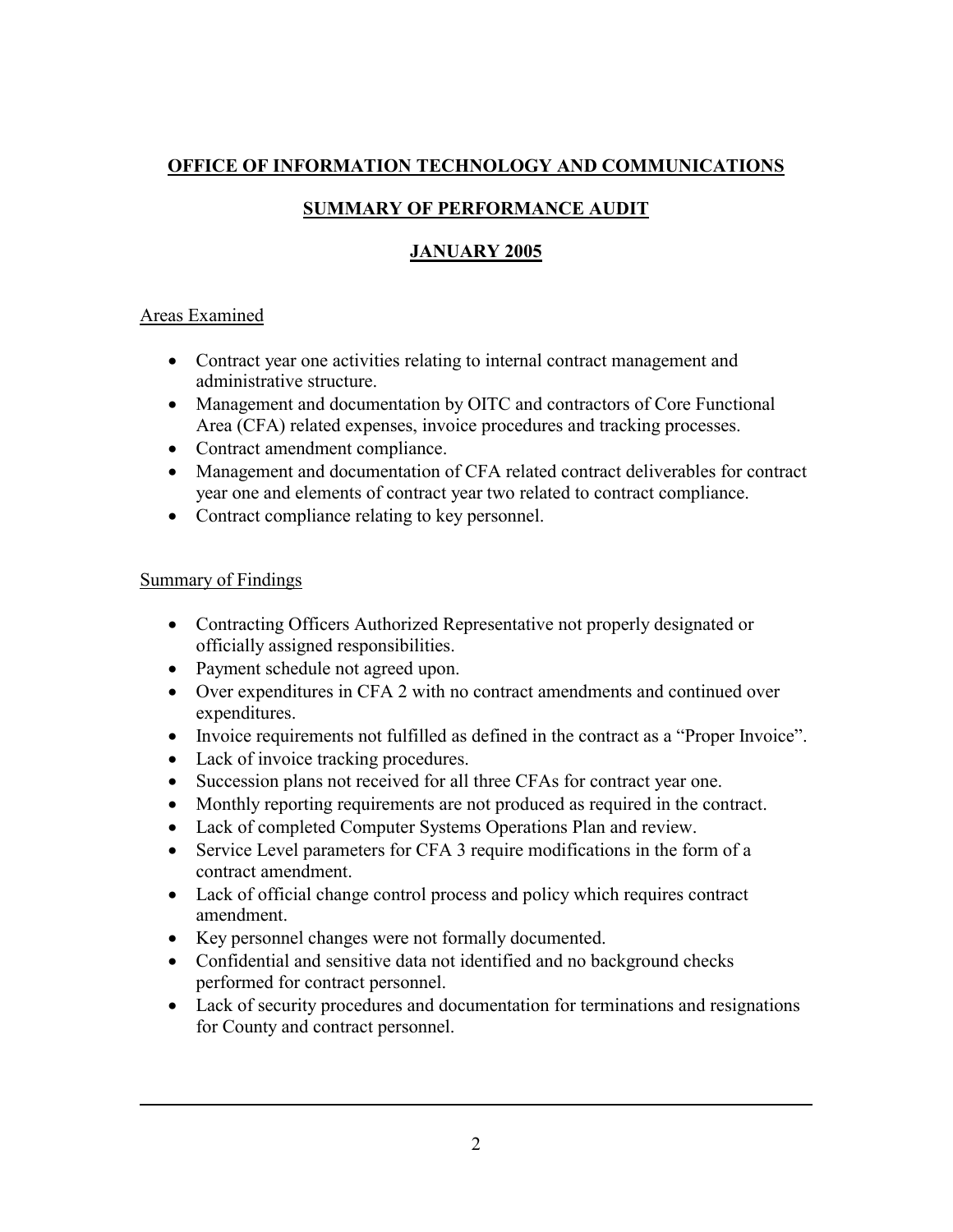### **CHAPTER 1**

# **CORE AREA CONTRACT COMPLIANCE CONTRACT ADMINISTRATION/MANAGEMENT**

### INTRODUCTION AND SCOPE

The Office of Information Technology and Communications (OITC) had traditionally outsourced the County's local area network (LAN), mainframe computers system maintenance and operations; as well as, a significant portion of computer application maintenance and development efforts to one contractor under a single contract.

In 2002 OITC amended this process by issuing Request for Proposals No. S02- 075 (RFP) that subdivided the planned outsourcing functions into three distinct contract areas. OITC received, evaluated, and awarded three major contracts that are referred to in the RFP as "Core Functional Areas (CFA)."

- CFA 1 addressing mainframe data center operations and systems support was awarded to Lockheed Martin Services, Inc. on September 18, 2002.
- CFA 2 addressing network management and technical support was awarded to ACS Enterprise Solutions, Inc. on September 3, 2002.
- CFA 3 addressing information system security services was awarded to Ingenium Corporation on September  $24<sup>th</sup> 2002$ .

Under the provisions of the awarded contracts, each CFA contract has a potential lifespan of seven years. During their lifespan, the County's Contracting Officer has delegated management responsibilities for each of the CFA contracts to the OITC staff.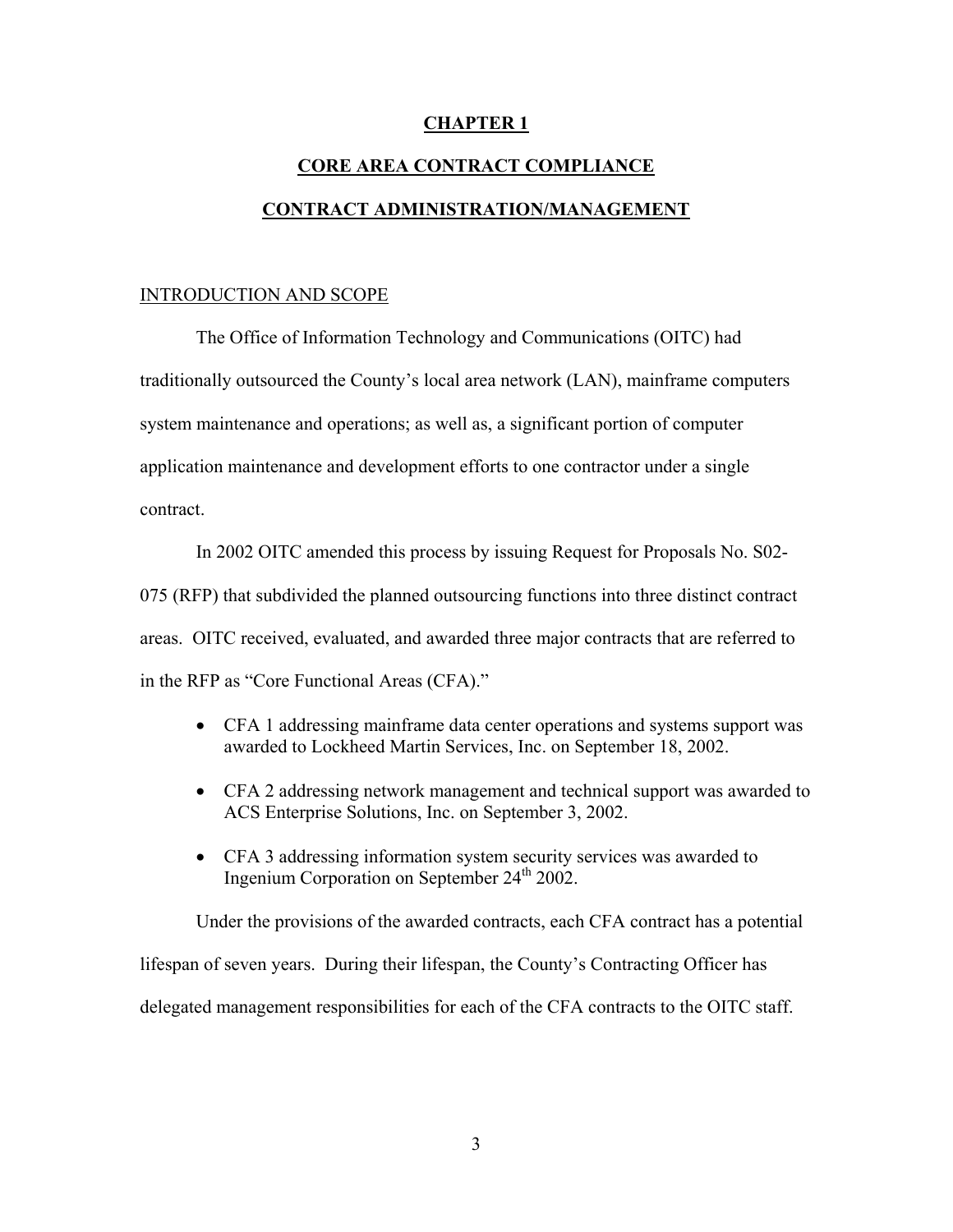During the audit we evaluated the specific portions of the contracts year one activities relating to OITC's internal contract management and administrative structure, the management and the documentation by OITC and the contractors of CFA related expenses, invoice procedures and tracking processes; as well as, contract amendment compliance.

### FINDINGS, COMMENTS, AND RECOMMENDATIONS

### Contracting Officer's Authorized Representative

Article 7 of the contract states that the County shall appoint a Contracting Officer's Authorized Representative who shall have the responsibility to oversee the administration of the contract.

Article 2, section b of all three of the Core contracts designates the Contracting Officer's Authorized Representative (COAR) shall be the OITC Senior Contract Administrator. Our review of the Office of Human Resource Management files and internal OITC records failed to yield information indicating compliance with the cited contract provisions.

The OITC employee acting as the COAR, has an outdated position description indicating that the incumbent is a Contracts Administrator performing under the direction of the "OITC Contract Administrator". The position description, received from the Office of Human Resource Management and signed 1/30/04 by the employee, does not have the working title of Senior Contract Administrator in the Office of Human Resources and Management Position Description.

We therefore recommend:

**1. The Director of the Office of Information Technology and Communications shall update the appropriate staff position description to reflect that the**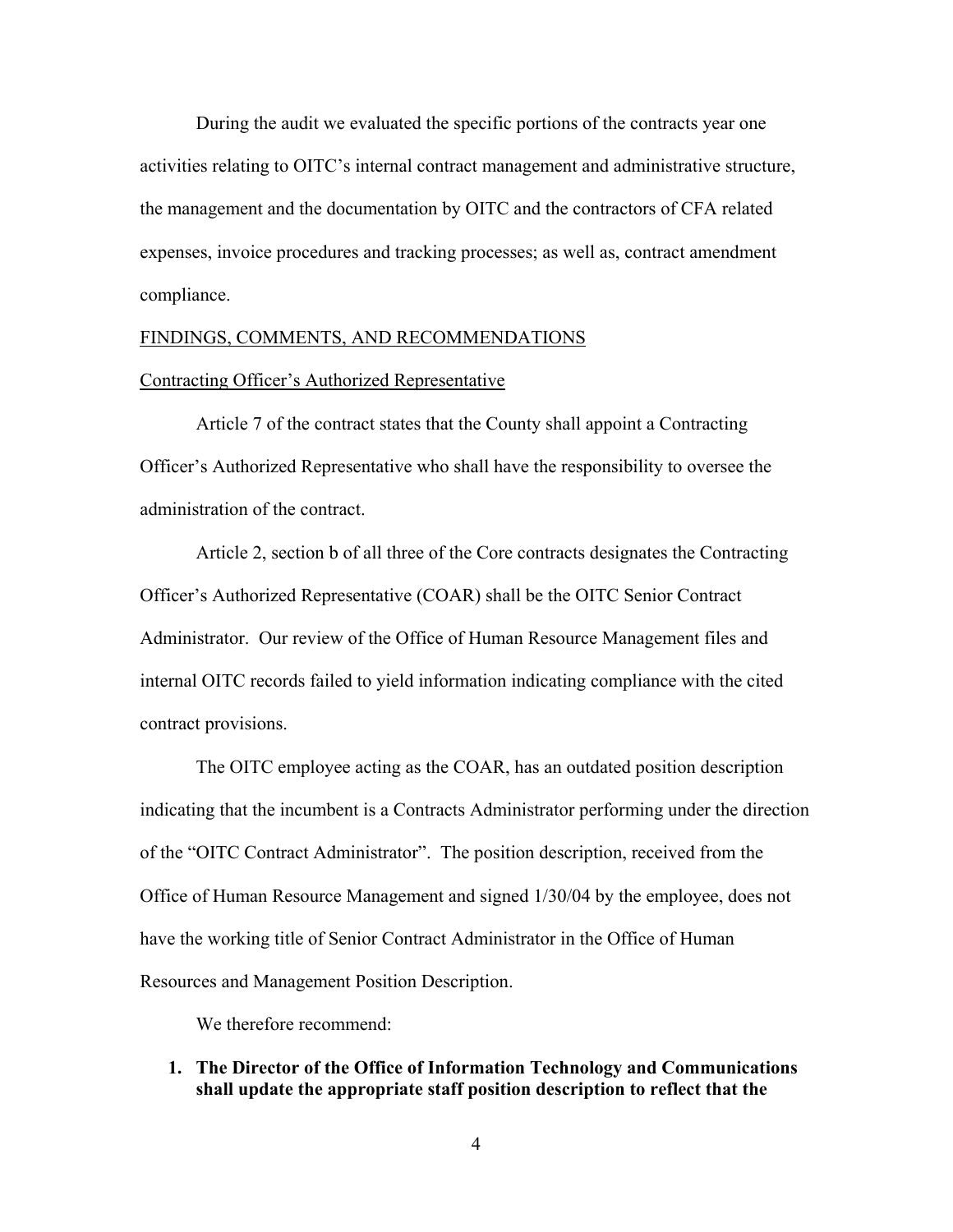**incumbent employee is assigned the duties and the responsibilities of Senior Contract Administrator.** 

**2. The Director of the Office of Information Technology and Communications shall appoint, in writing, the OITC Senior Contract Administrator as the Contracting Officer's Authorized Representative, requiring the assignee to perform the functions defined in the Information Technology Management Contracts awarded in response to RFP NO S02-075.** 

### Invoice Submissions

During our fieldwork we evaluated the billing process and payment cycle for each of the three major core area fixed price contracts relating to the first year of the multiyear contracts. Using the guidelines of the contracts, each contract related invoice was reviewed for completeness of information, timeliness of submission, and subsequent internal payment processing.

While the basic contract documents are moot as to a specific payment schedule for reducing the fixed price obligation, Article 5 of the contracts establishes the requirement that contractors submit invoices for payment not more often than every four weeks. Discussions with the staff of the Office of Information Technology and Communications revealed that all parties informally accepted the general business practice of dividing the total fixed contract price into twelve equal payments. Under this agreement, invoices equal to one twelfth of the total contract price would be submitted to the County for payment.

Our analysis of the year one invoices for the three core areas revealed that only the CFA 1 contractor followed this agreement.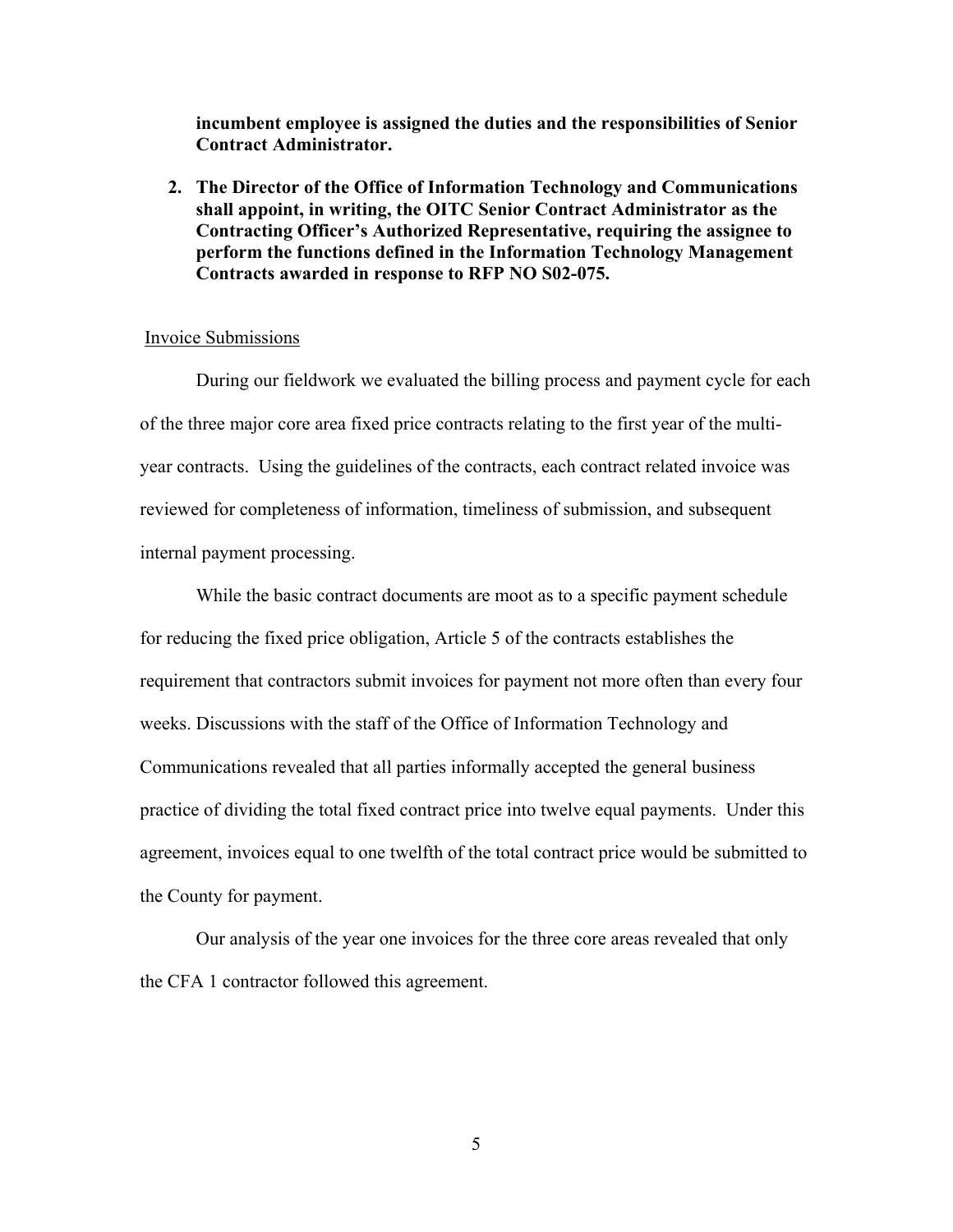CFA 3 billings consisted of 11 Invoices for FY03 (CE303127) and 3 invoices from FY04 (CE402851). Of the 14 total payments, 12 were invoiced and paid in equal amounts of \$218,206.47. The two other payments were in the amount of \$113,000.00 and \$22,000.00 as delayed payments for the subcontractor, BearingPoint. Both invoices were paid on 10/20/2003 after an agenda item from a meeting July 29,2003 referenced that OITC agreed the charges may be processed for contract year 1. The delay in payment was not explained by OITC. Monthly payments should have been \$229,516.98 per month. The contract total was not exceeded, but was not paid according to the requirements of Article 5 nor of the informal firm fixed price agreement.

CFA 2 submitted a total of 27 invoices for contract year one. Specific information for CFA 2 is presented in the following section of this report.

We therefore recommend:

### **3. The Contracting Officer and the contractors execute an agreement defining the payment schedule to satisfy the total negotiated contract amounts for the remaining years of the contracts.**

### Contract Over Expenditures

Invoices for contract year 1 for CFA 2 consisted of 20 invoices for FY03 (CE303062) and 7 invoices from FY04 (CE402853). Invoices for CFA 2 were inconsistent with the fixed price billing explanation cited in the previous section of the report. In order to be consistent with the generally accepted business practice agreed upon by the contractor and the County, twelve invoices each in the amount of \$260,413.08 should have been submitted by the contractor. None of the 27 invoices matched the amount.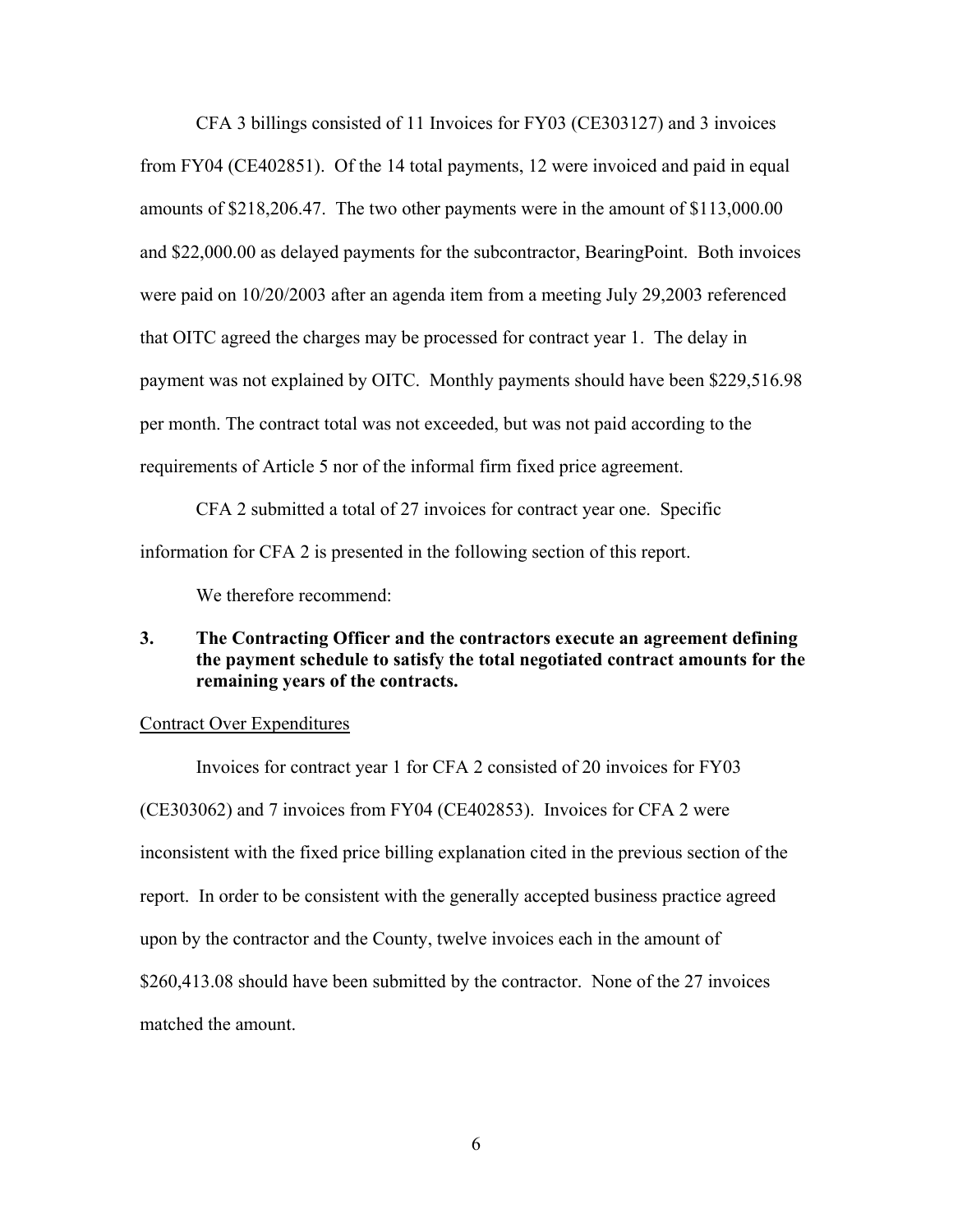Through our audit field work we determined that payments were charged against

the year one contract encumbrance that were either not included in the awarded CFA 2

Contract or the payments exceeded the amount included in the CFA 2 Contract. The

identified expenditures are:

• One Time Transition Costs: Over expended by \$112,714.25.

The awarded contract amount was \$70,000. Two invoices totaling \$182,714.25 were submitted by the contractor and approved for payment by the OITC. \$112,714.25 of un-programmed charges were levied against the first year of the CFA 2 contract encumbrance.

• Computer Repair Parts: Non-contract charges of \$58,743.16.

During contract year one, OITC charged \$58,743.16 against the contract encumbrance for parts and overhead charges on those parts used by the CFA 2 contractor to repair County computers. Under the awarded contract, the County is responsible for maintaining the repair parts inventory and related costs; however, such cost projections were not included in the awarded contract. Should OITC continue this practice throughout the life of the awarded contract the practice will result in a significant shortfall of funding under the existing CFA 2 contract encumbrance.

• Pass Through Charges: Non-contracted equipment costs in the amount of \$10,124.91.

Existing Compaq server maintenance totaling \$6,479.91 annually was omitted from the CFA 2 contract. OITC approved payment under the contract encumbrance for year one. Cisco equipment costs of \$3,645.00 proposed during the Due Diligence phase of the CFA 2 contract were approved by OITC for payment under an encumbrance to the first year of the CFA 2 contract.

The audit indicates that approximately \$181,582.32 in unplanned charges have

already been approved by OITC and charged against the first year of the CFA 2 contract

encumbrance. Should the recurring charges continue to be paid in this manner, without

remedial action by OITC, it is projected that by the end of contract year three the contract

encumbrance will be deficient by approximately \$316,862.08.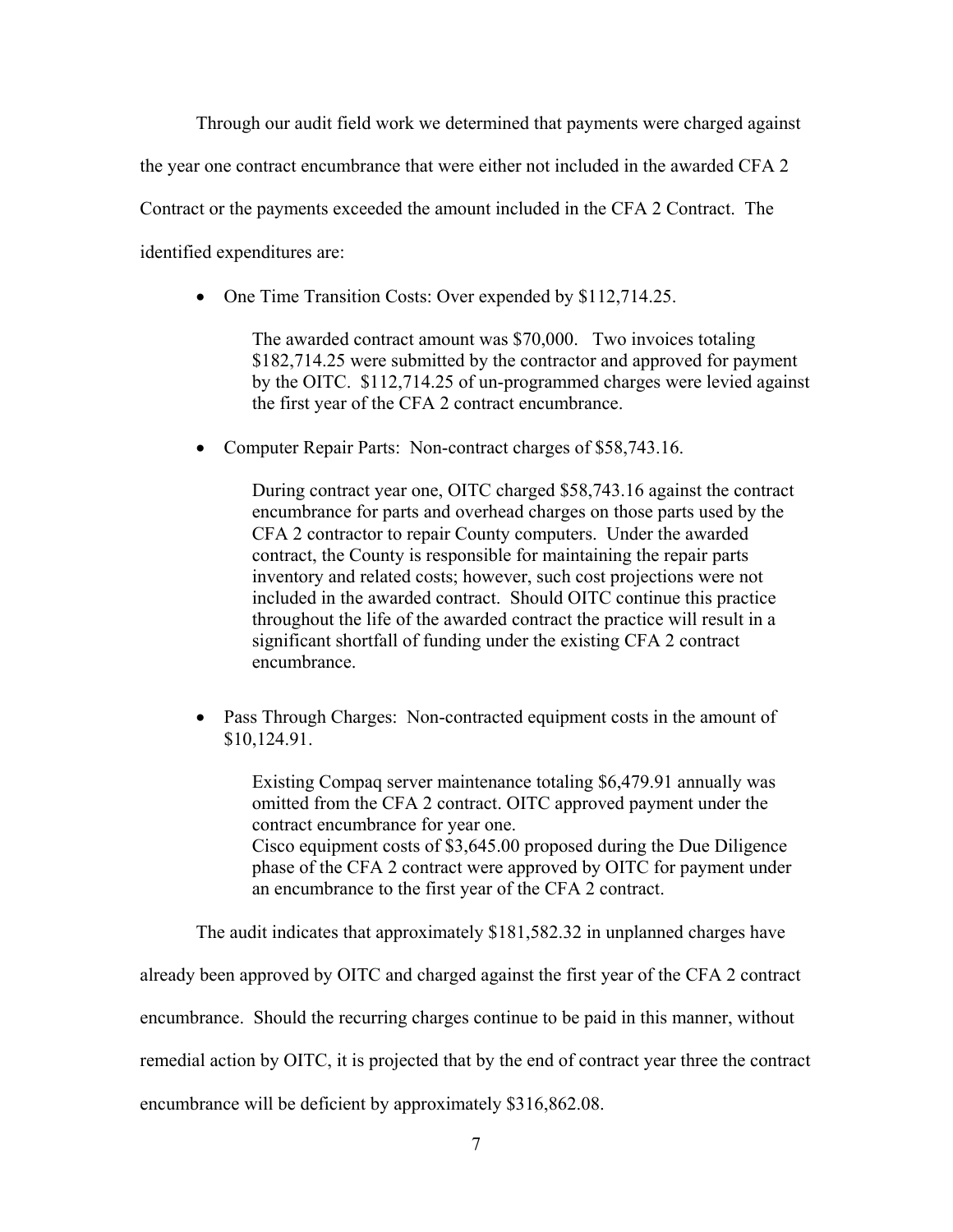We therefore recommend:

**4. The Director of Office of Information Technology and Communications and the Office of Information Technology and Communications Contracting Officer's Authorized Representative identify remediation for the projected over expenditures for CFA 2, Contract Year one resulting from computer parts, Cisco Equipment, Compaq Server maintenance and additional startup costs**.

### Contract Amendments

Article 27 of the awarded contracts, states that "No amendments of any kind shall be made to this Agreement, or to any of the Attachments hereto, unless made in writing and signed by each of the authorized representatives of the County and the Contractor. No amendment shall be effective for any purpose without the prior written approval of the County Executive, Chief Administrative Officer (CAO) or Deputy Chief Administrative Officer (DCAO)."

Contract amendments did not occur to address the unexpected over expenditures that were incurred in CFA 2. The excess expenditures were paid against the contract encumbrance even though they were not authorized in the original contract or in any type of official contractual adjustments. Our audit process determined that OITC amended the contract and authorized payment by memorandum or verbal approval, which is in conflict with the requirements of Article 27.

We therefore recommend:

**5. The Director of Office of Information Technology and Communications and the Office of Information Technology and Communications Contracting Officer's Authorized Representative must identify and address over expenditures of the CFA 2 contract encumbrance with contract amendments that are in compliance with ARTICLE 27 of the contract.**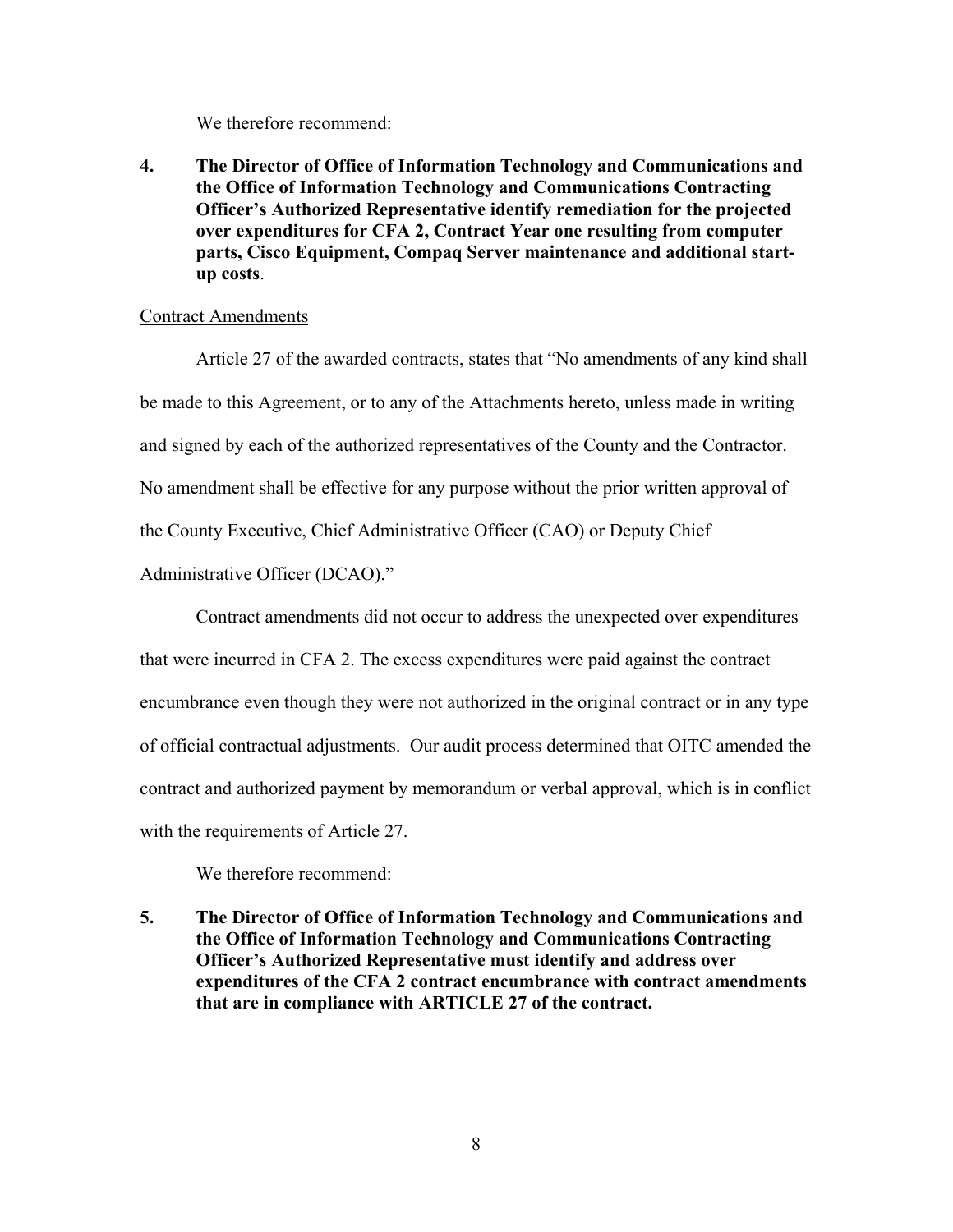### Proper Invoice Content

OITC did not require the contractors to comply with contract requirements in the following areas:

Article 5.1 of the contract requires that "a proper invoice" be submitted for payment by the County. A proper invoice, described in the contract "will be signed by an authorized representative of the company certifying that the invoice constitutes a true and proper invoice". Also, a proper invoice shall include the following:

- Contract number
- Invoice number and date created
- Contractor name and address
- Remittance address
- Contractor point-of-contact for inquiries regarding the invoice
- Task Area number
- Delivery Order number, if applicable
- Period of performance
- Name and labor category of each employee providing support to the County
- Hours charged and hourly wage by each employee

The contract requires that proper invoices have an authorized representative of the

company (from each Core Area) sign invoices for payment. There is no list on file to

verify signatures, and the invoices are not being denied if they are not signed.

All three Core Areas failed to follow the contract requirements in the following area:

• The signatures on the invoices do not qualify as being an authorized representative of the company because OITC has no list of authorized signatures or signature samples from the vendors on file.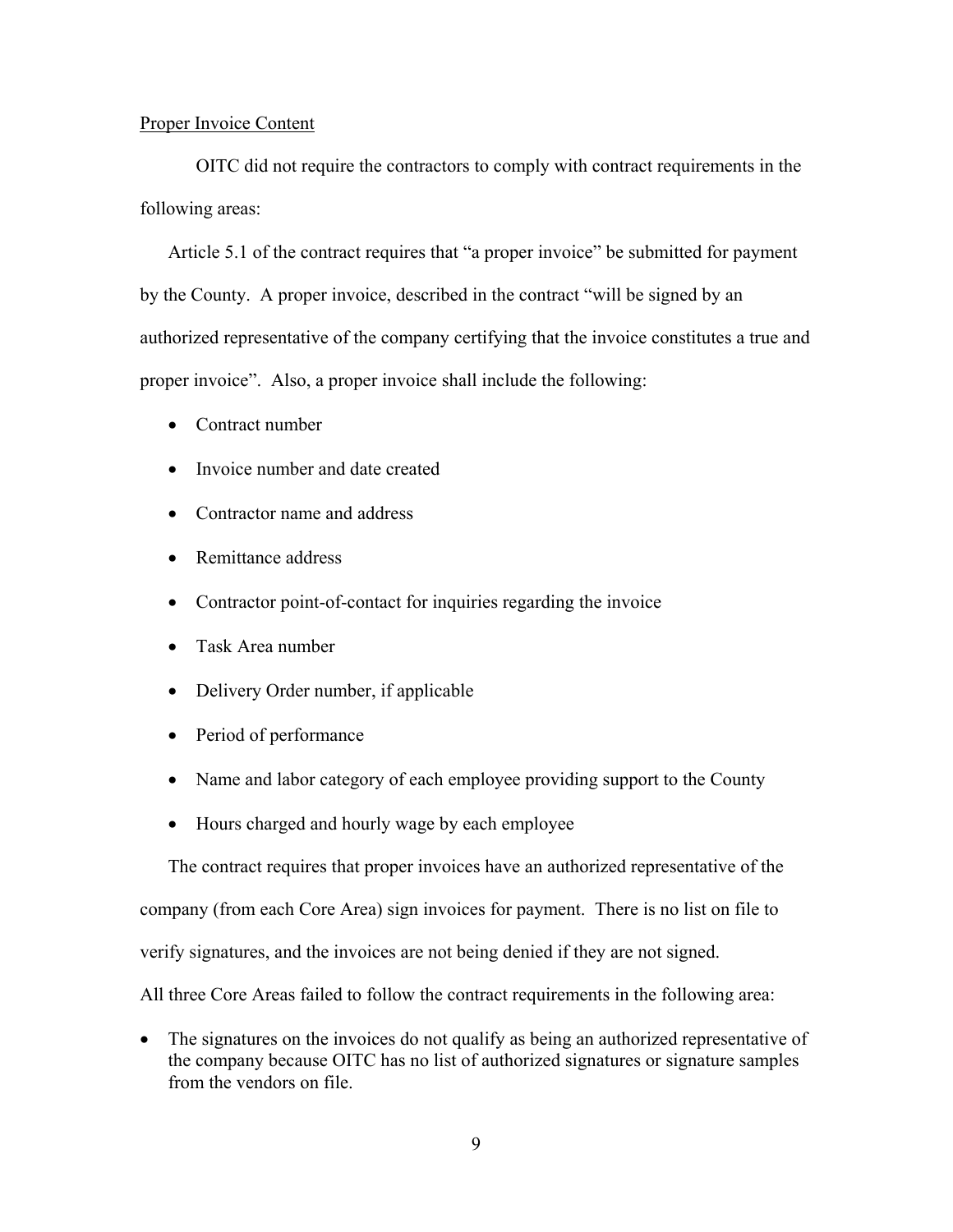• A lack of signature indicates non-compliance with the contract and reflects a lack of accountability by the vendor for the invoices received by the County.

We therefore recommend:

- **6. Office of Information Technology and Communications Contracting Officer's Authorized Representative must request a list of authorized representatives with their signature samples from the vendors.**
- **7. Office of Information Technology and Communications Contracting Officer's Authorized Representative will use this list to compare with the signatures on the invoices to assure that the requirements for Proper Invoices are complied with.**
- **8. Office of Information Technology and Communications Contracting Officer's Authorized Representative will ensure that all invoices are signed by one of those representatives before being submitted for payment.**

All core areas had some instances of non-compliance with the "Proper Invoice"

requirements.

After reviewing contract year one invoices, the following problems were found in

specific areas:

- CFA 1 is missing hourly wage by each employee, and a signature of an authorized representative of the company.
- CFA 2 is missing a signature of an authorized representative of the company. Direct costs and materials invoices were missing listings of handling costs and fees. On the billing of parts, the 17% overhead is supposed to be broken out on the invoices according to the contract, but is not. Verbal approval was given by OITC personnel, not written approvals as required by the contract, for authorization to incur costs prior to actual acquisition of costs by contractor.
- CFA 3 is missing category of employee, billing rate of employee, and a signature of an authorized representative of the company.

We therefore recommend:

**9. Office of Information Technology and Communications Director must develop an internal procedure that will be followed to review invoices and assure that they are complying with all the requirements of "Proper Invoices" in the contract.**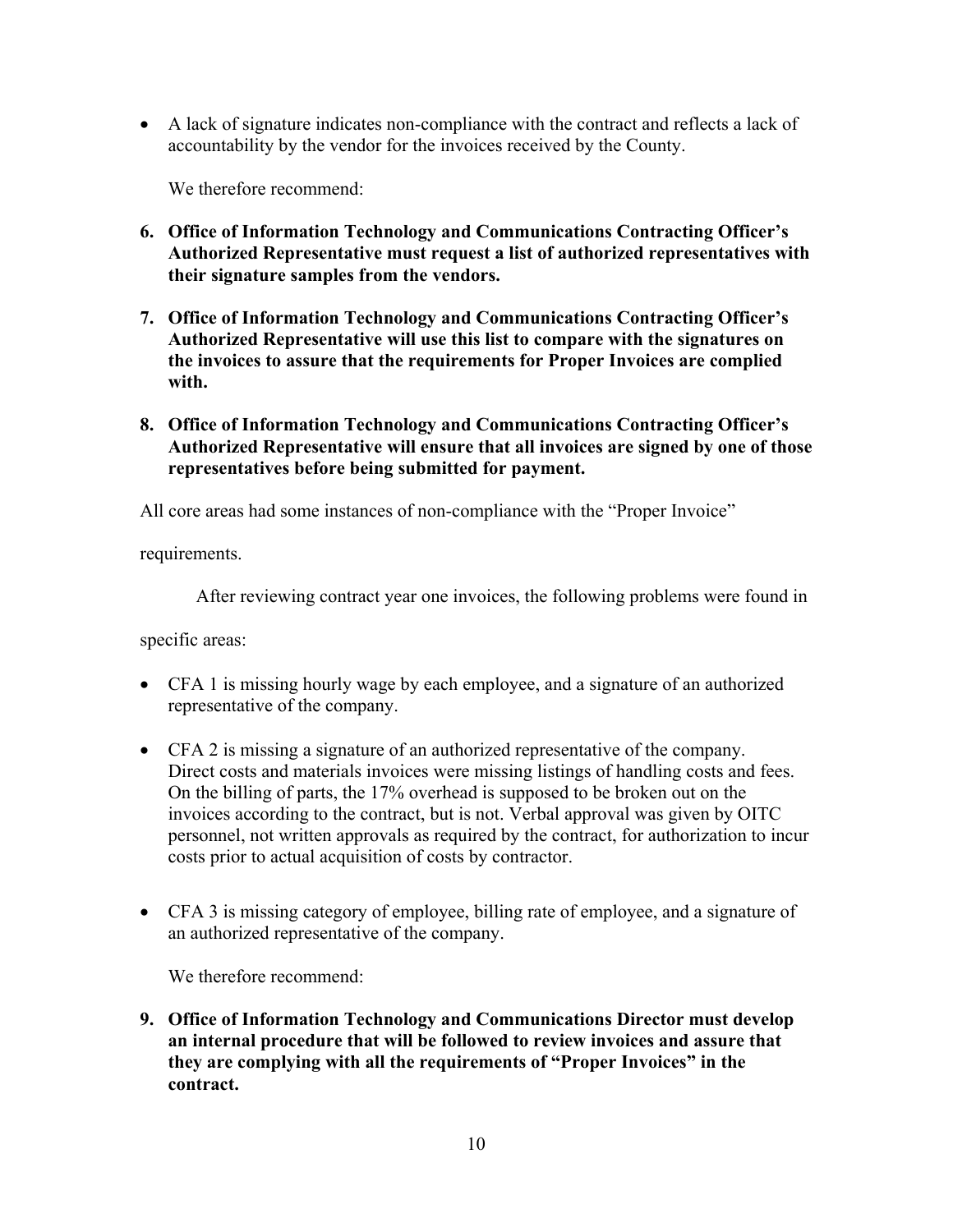### Invoice Tracking

Article 5 of the contract requires that "Payment to the Contractor of valid and approved costs will be made within thirty (30) days following receipt by the COAR of a proper invoice." Invoices lacked dates received by the OITC COAR, so there is no way to tell if OITC is conforming to contract requirements. With no dating or logging process in place, it is not possible to track the time frame for processing. The only date that could be tracked from OITC is the date that the OITC Director signed the copy of the contract encumbrance authorizing payment by the Office of Finance. The Office of Finance dates invoices when they are received and when they are paid.

OITC has no logging and dating processes in place to assure compliance with the 30-day payment requirement in contracts. The end result of this lack of procedures is potential non-compliance with the contract. The County cannot validate that it is paying invoices within the 30-day requirement or defend itself in the case of a challenge to compliance.

We therefore recommend:

**10. Office of Information Technology and Communications Director must develop an internal procedure that will be followed to track invoices during all processing phases and ensure that they are being paid within 30 days as specified in the contract.**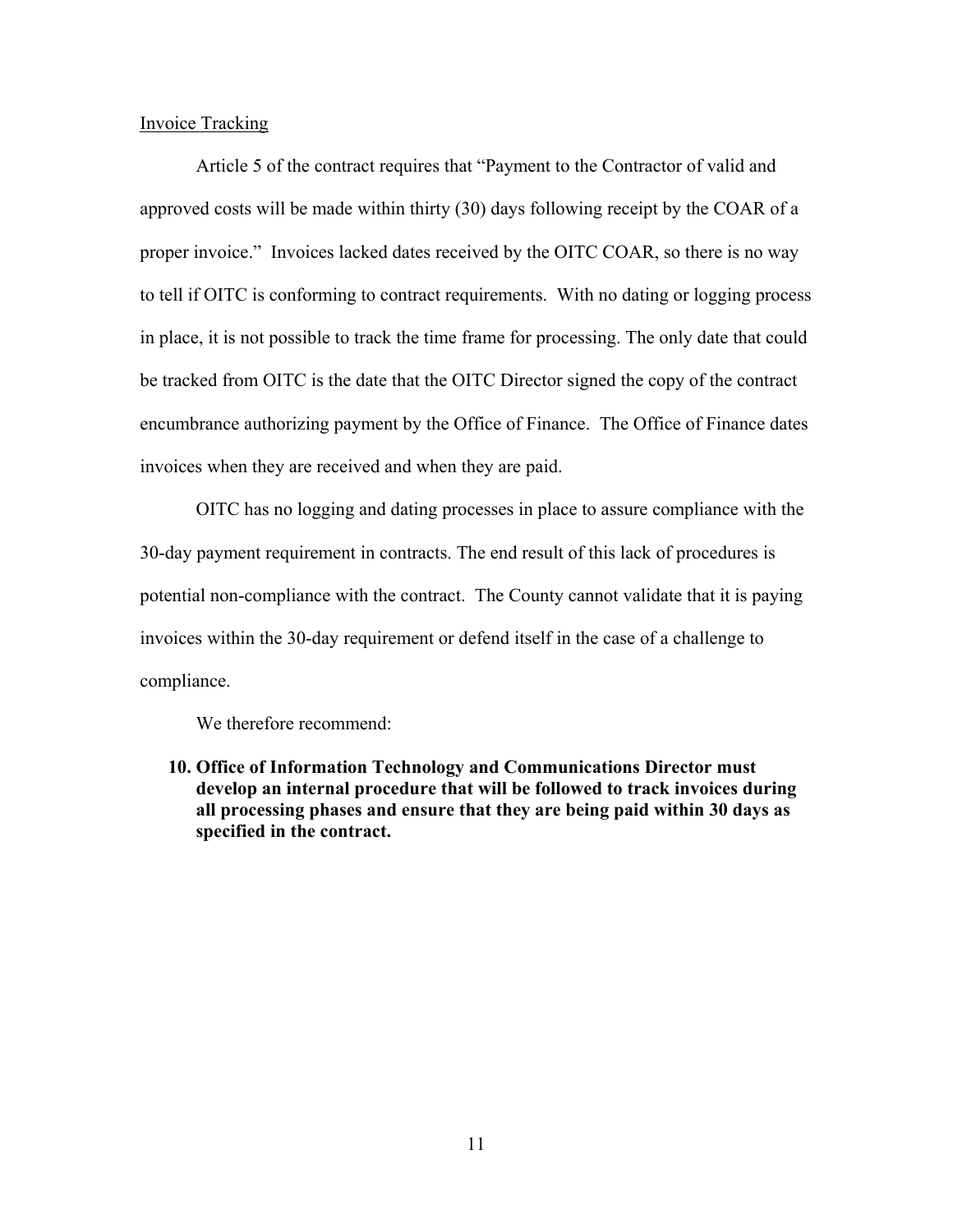## **CHAPTER 2 CORE AREA CONTRACT COMPLIANCE CONTRACT DELIVERABLES**

### INTRODUCTION AND SCOPE

Since July 1, 2001 the Office of Information Technology and Communications (OITC) has had the organizational and managerial responsibility for the County's data processing operations. As mentioned in Chapter 1, in 2002, OITC amended the previous outsourcing process by issuing Request for Proposals No. S02-075 (RFP) that subdivided the planned outsourcing functions into three distinct contract areas. OITC responded to proposals received under this RFP by evaluating the proposals and subsequently awarding three major contracts that are referred to in the RFP and hereafter in this report as "Core Functional Areas (CFA)".

In March 2004, all involved parties, including Prince George's County, approved the novation of the CFA 1 contract from LMIT to ACS. Specifically noting this transfer is relevant because this audit considers ACS to be responsible for all provisions of both the CFA 1 and CFA 2 contracts between ACS and Prince George's County Government.

Under the documented provisions of the awarded contracts, each CFA contract has a potential lifespan of seven years. During their lifespan, the County's Contracting Officer has delegated management responsibilities for each of the CFA contracts to two specific components of the OITC staff. The first component is the Chief Technology Officer who will serve as the *Project Coordinator*. The Project Coordinator is delegated responsibility for managing the technical aspects of the CFA contracts. The second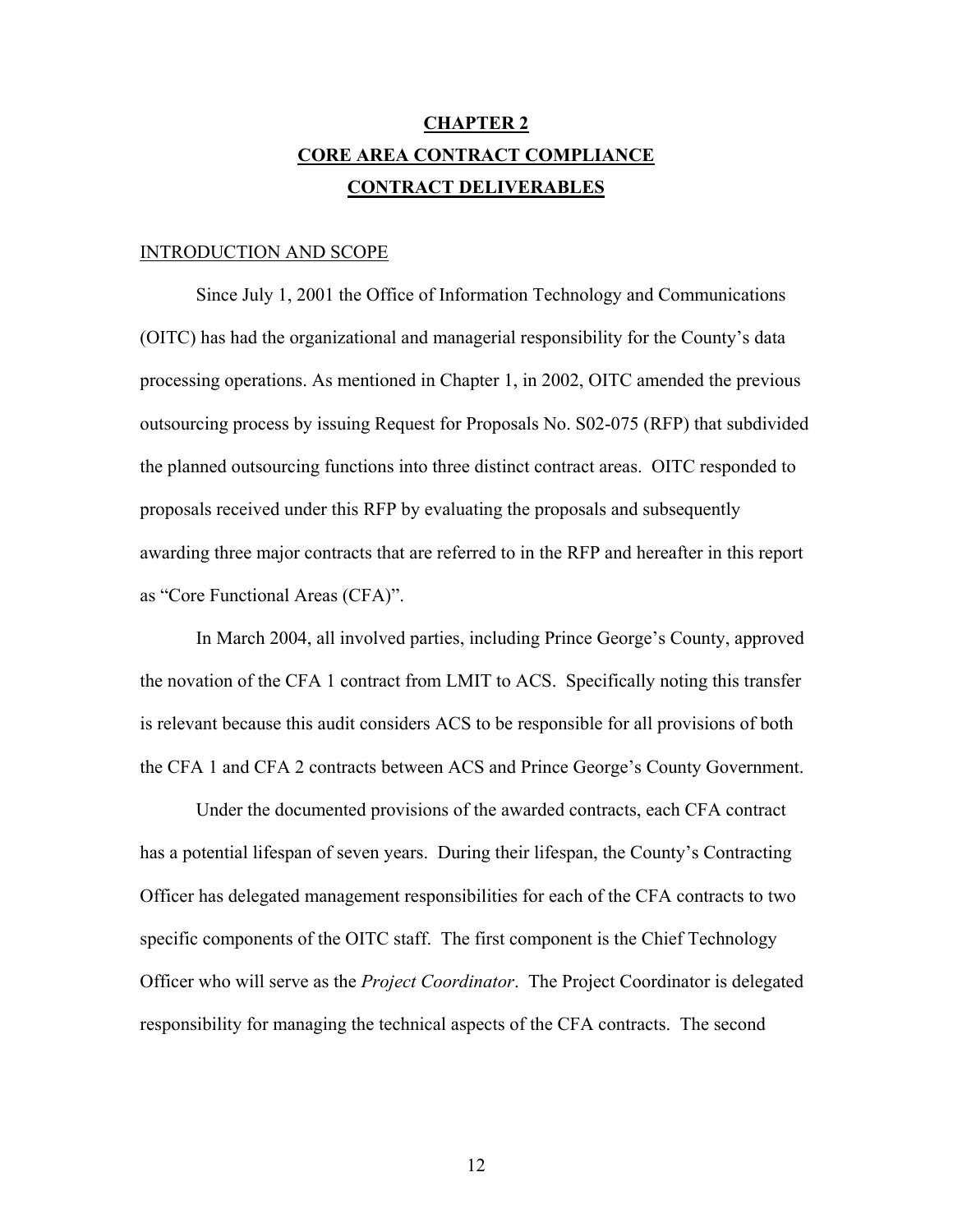component is the *Contracting Officer's Authorized Representative* (COAR) who is delegated responsibility for overall management and administration of the CFA contracts.

During the audit, we focused on specific areas of contract year one for all three CFA's and items specifically identified and required by the contracts. However, because of the transfer of contract responsibilities for CFA 1 and other information developed during the audit fieldwork, the scope of the audit was expanded to evaluate contractual elements relating to contract year two as well. The audit addresses OITC's performance relating to internal contract management and administrative structure, the management and the documentation by OITC and the contractors of CFA related contract deliverables; selected processes and procedures; as well as, contract amendment compliance.

### FINDINGS, COMMENTS, AND RECOMMENDATIONS

### Succession Planning

Generally accepted practices associated with information technology operations consider succession planning to be an essential element of human resource management. Succession planning is generally viewed as an orderly management directed process that is intended to ensure the continued effective performance of an organization. This process is accomplished by identifying key technology positions and the associated human resources that must be merged and adequately maintained in order to effectively support the strategic long-range technology goals of the enterprise. The importance of a sound succession plan becomes apparent at the time of transition from one contractor to a successor.

Article 24 of all three CFA contracts places the responsibility for originating the CFA Succession Plans clearly upon the contractor of record by stating that "The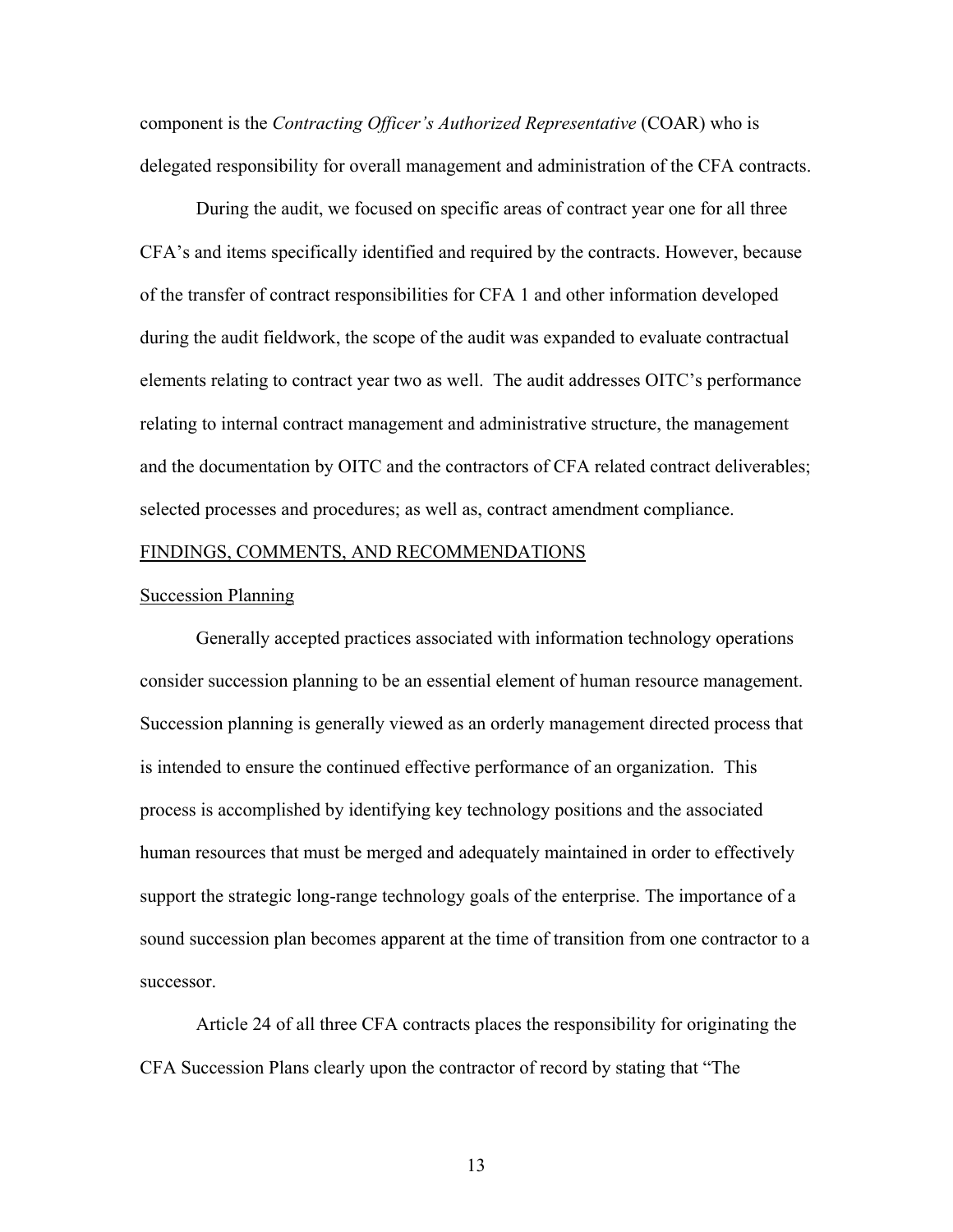Succession Plan shall be developed by the Contractor and submitted for County approval ninety days (90) days before the end of contract year 1". Additionally, Article 24 requires the County to review and approve the submitted Succession Plans.

Our review of the three awarded contracts indicated that the effective dates of the three contracts differed, therefore the latest due dates for the three Succession Plans differed resulting in the following latest required submission dates:

- The latest due date for submitting a Succession Plan for CFA 1 was 06/19/2003. LMIT was the contractor of record at the time the Succession Plan was to have been presented to OITC for review and approval.
- The latest due date for submitting a Succession Plan for CFA 2 was 06/4/2003. ACS was the contractor of record at the time the Succession Plan was to have been presented to OITC for review and approval.
- The latest due date for submitting the Succession Plan for CFA 3 was 06/25/2003. Ingenium Corporation was the contractor of record at the time the Succession Plan was to have been presented to OITC for review and approval.

Although the emphasis of our audit is upon actions required during the first contract year of each CFA, it is again important to note that subsequent to year one, after failing to comply with Article 24, LMIT, sold its government data center operations to ACS, who is also the CFA 2 contractor. Our fieldwork determined that ACS, as the current contractor of record for both CFA 1 and CFA 2, has also failed to submit a Succession Plans to the County for either CFA 1 or CFA 2.

Additional audit fieldwork determined that the contractor for CFA 3 has not

provided a Succession Plan after being advised verbally, by the County's CFA 3

manager, that the Succession Plan was not a priority item.

We therefore recommend: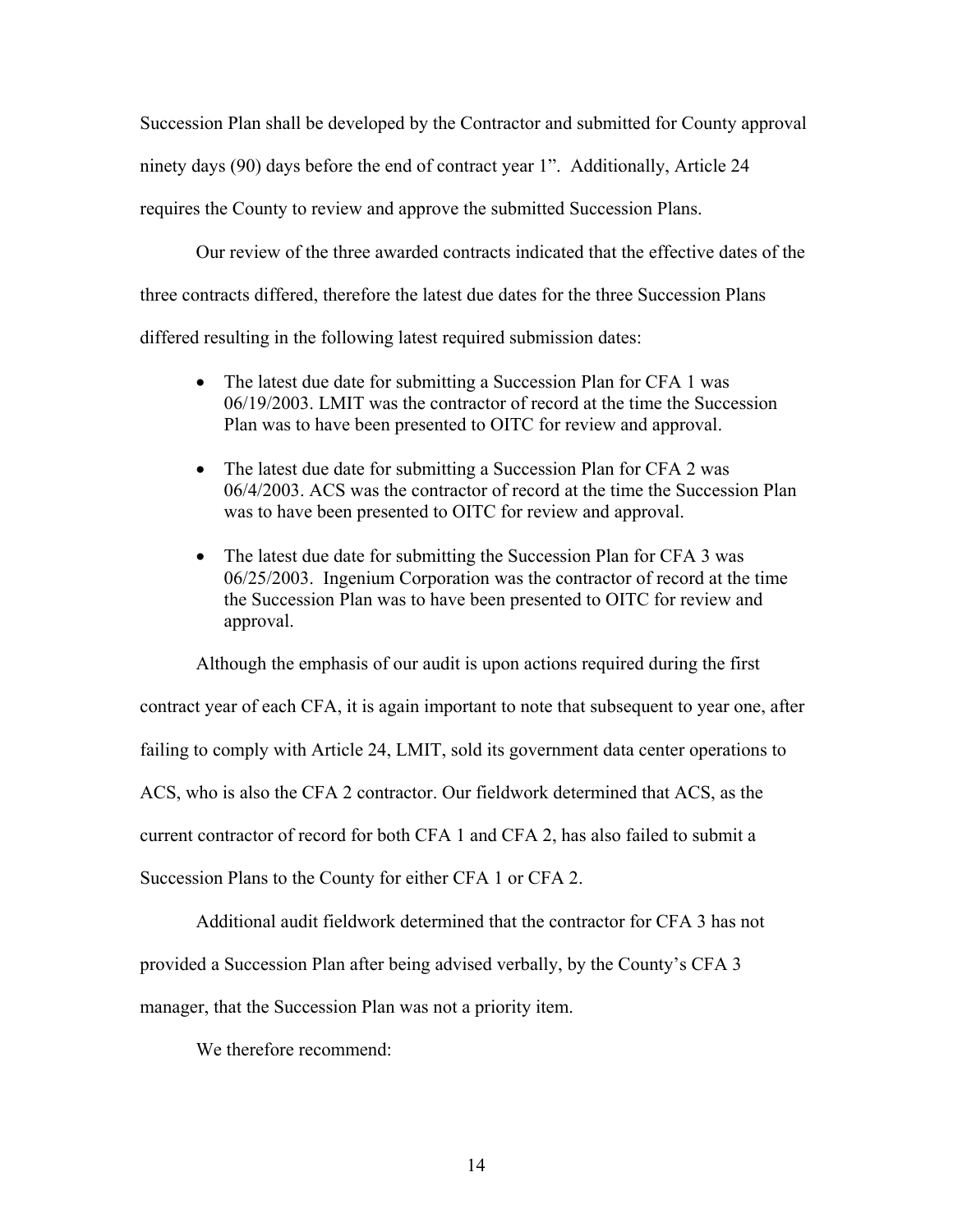- **1. The Office of Information Technology and Communications Contracting Officer's Authorized Representative must request a completed version of the Succession Plan for all three of the CFA contracts as required by the provisions of Article 24.**
- **2. Upon receipt of the Succession Plans, the Director of the Office of Information Technology and Communications must insure that the plans are reviewed for approval as required by Article 24.**

### Contract Management & Cost Containment - Monthly Reports

In reviewing Attachment A, Scope of Work, Section I - Contract Management/Cost Containment, which is identical in all three CFA contracts, it is apparent that the intent of the monthly reporting requirement, of this section of the contracts, is to create a proactive support environment rather than a reactive environment. It is also our opinion that the reporting requirement is intended to task the contractors to capture critical system data which when jointly analyzed with the technical staff of OITC will point to the strengths and weaknesses of the County's data processing systems. The outcome of such an ongoing review process should support planning and procedures to strengthen the effectiveness, efficiency, and reliability of the County's data processing systems.

The fieldwork conducted concerning the contractual reporting requirements determined that, with the exception of recently initiated reporting for CFA 2, the monthly reports were not and, as of this audit, were still not being provided to the County.

It was found that during the initial year of the CFA 1 contract that the CFA 1 contractor could not generate reports because the County had failed to provide the necessary mainframe reporting software. The software has since been provided but useful reports are still not being generated as required by the contract.

We therefore recommend: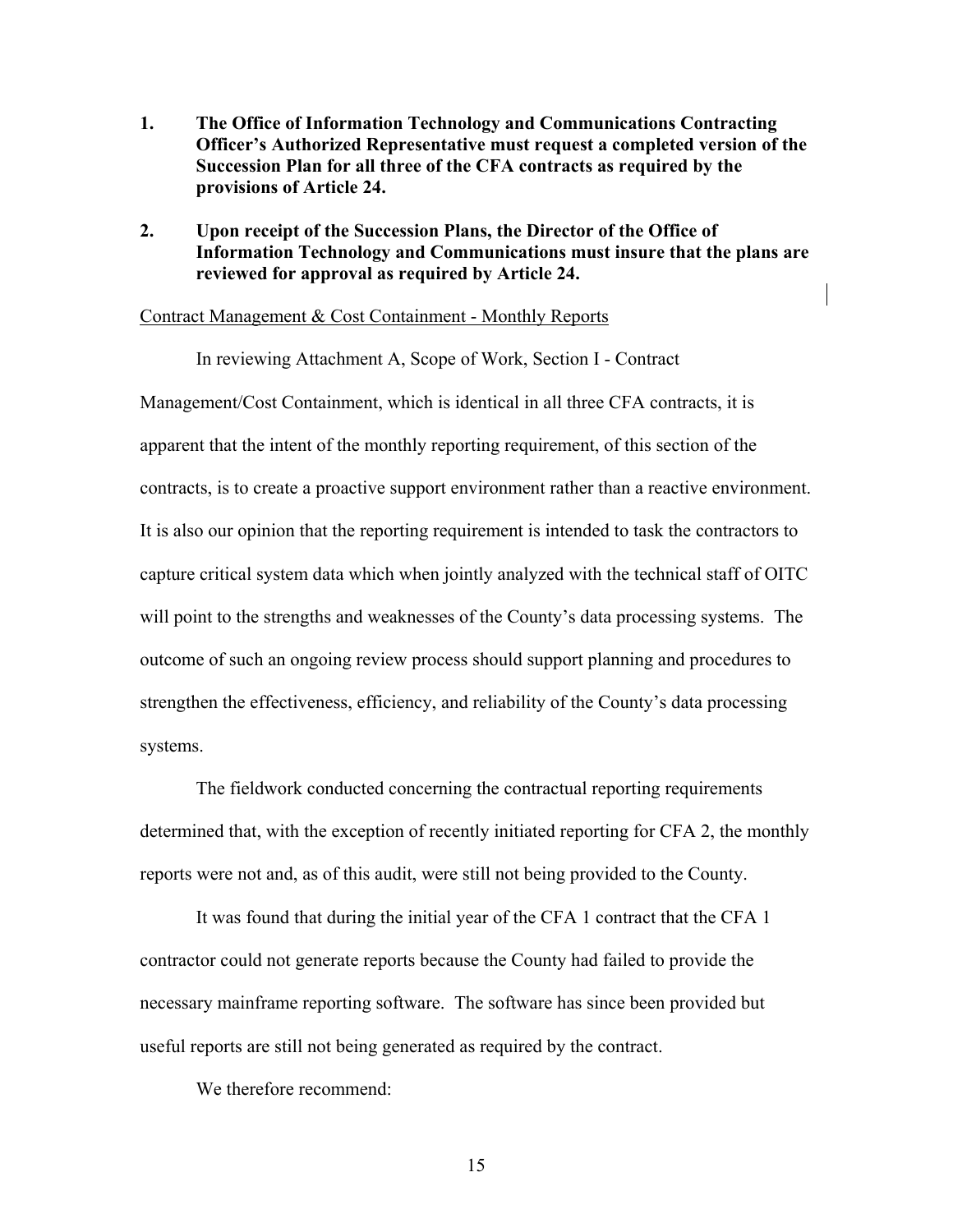- **3. The Director of the Office of Information Technology and Communications and the Office of Information Technology and Communications Contracting Officer's Authorized Representative shall require that the contractor adhere to the reporting requirements as stated in the contract, Attachment A Section I, Contract Management/Cost Containment.**
- **4. The Director of the Office of Information Technology and Communications shall insure that an internal process and associated procedures are developed defining the internal managerial review of the monthly reports.**
- **5. The Director of the Office of Information Technology and Communications shall establish an internal procedure that documents historical compliance by the CFA contractors with the monthly reporting requirements of their respective contracts.**

### Computer Systems Operations Plan

Attachments A, Section III of the Scope of Work of the contract requires the CFA 1 contractor to develop and maintain a Computer Systems Operation Plan. The contract further states that the plan shall be delivered to the COAR and Project Coordinator 60 days after the effective date of the contract and the County is required to provide comments on the plan 30 days after receiving the operations plan. Based on the 09/18/2002 effective date of the contact, the latest due date for submitting the plan was 11/17/2002. The audit fieldwork determined that the required operations plan was not submitted for County review as required by the terms of the contract.

During the field inquiry, the audit staff was provided two different documents which were identified as the required operations plan; however, the two documents were significantly different as to content. Additionally, nothing provided to the audit staff indicated that either plan had received an internal County review or reflected any review comments as would be expected and as is required by the contract. The disparity of the two documents and the lack of information indicating an internal review by the County cast a shadow of doubt as to the validity of either plan.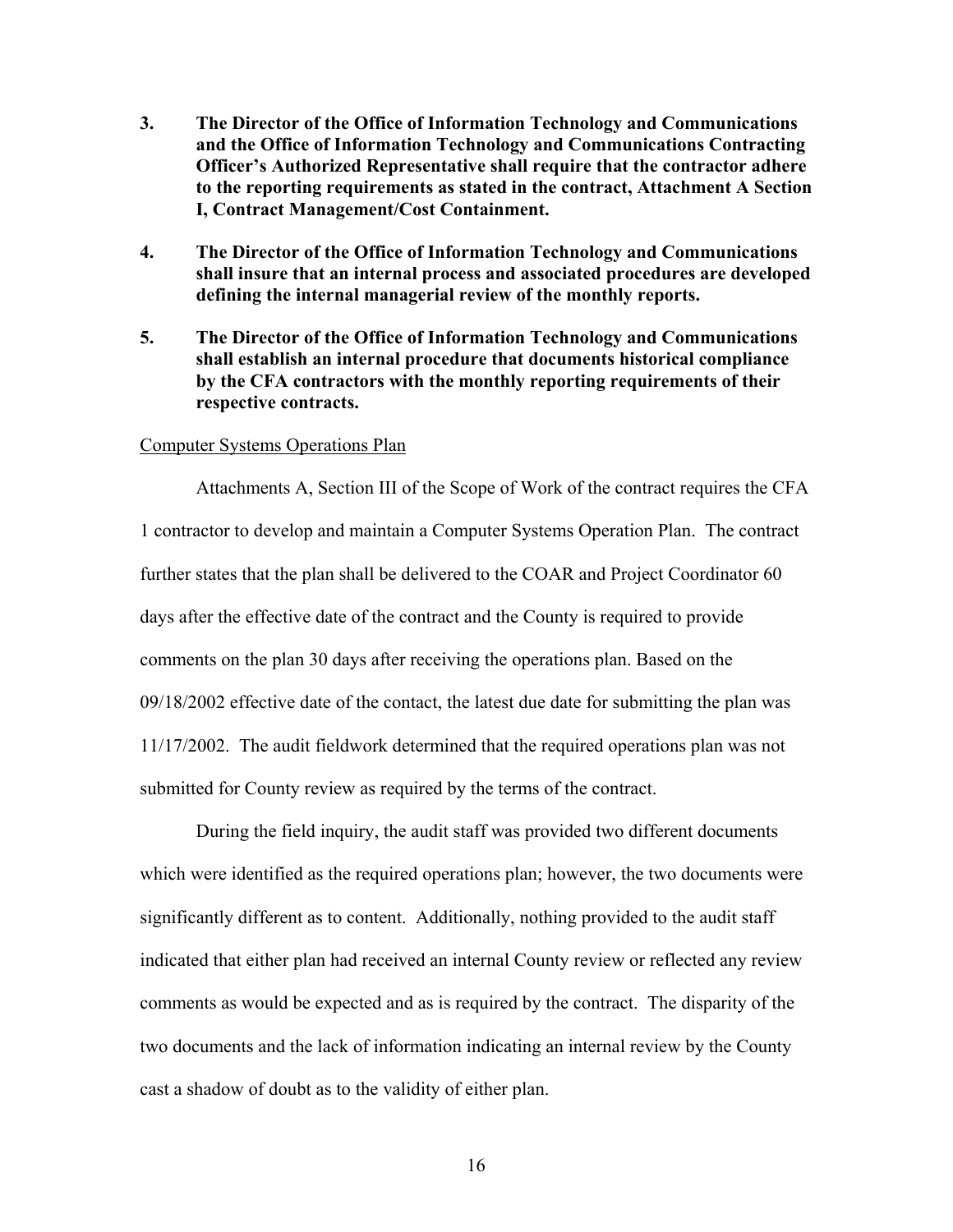We therefore recommend:

- 6. **The Office of Information Technology and Communications Contracting Officer's Authorized Representative shall request a completed Computer Systems Operations Plan from the contractor as required by the contract dated 9/18/2002.**
- 7. **The Project Coordinator shall then require a complete review of the submitted Computer Systems Operations Plan and comment upon the Plan as required by Attachment A, Section III of the contract.**

### Service Level Agreements (SLA)

The contract with Ingenium Corporation for CFA 3 services contains a reporting

requirement in Attachment A, Section V addressing compliance with Service Level

Agreements (SLA) as identified in the Appendix C-3 of Prince George's County Request

for Proposals No. S02-075 (RFP S02-075). Under the provisions of the contract,

Ingenium Corporation was required to submit SLA reports on January 1, 2003. Analysis

of reports based on referenced service level parameters could then be used to determine

whether the CFA 3 contractor was meeting the support and maintenance requirements of

the contract.

Audit fieldwork determined that:

- SLA reporting did not begin on January 1, 2003 as required by the contract. The County's CFA 3 manager has used an informal monitoring process in place of the contractual parameters to monitor SLA compliance.
- The informal monitoring process does not exhibit indications of formal forward reporting capabilities nor of maintaining historical data supporting SLA compliance levels by the CFA 3 contractor.
- The parameters as defined in the cited RFP are vague and do not contain defined metrics that may be used to reliably measures CFA 3 SLA achievements.

We therefore recommend: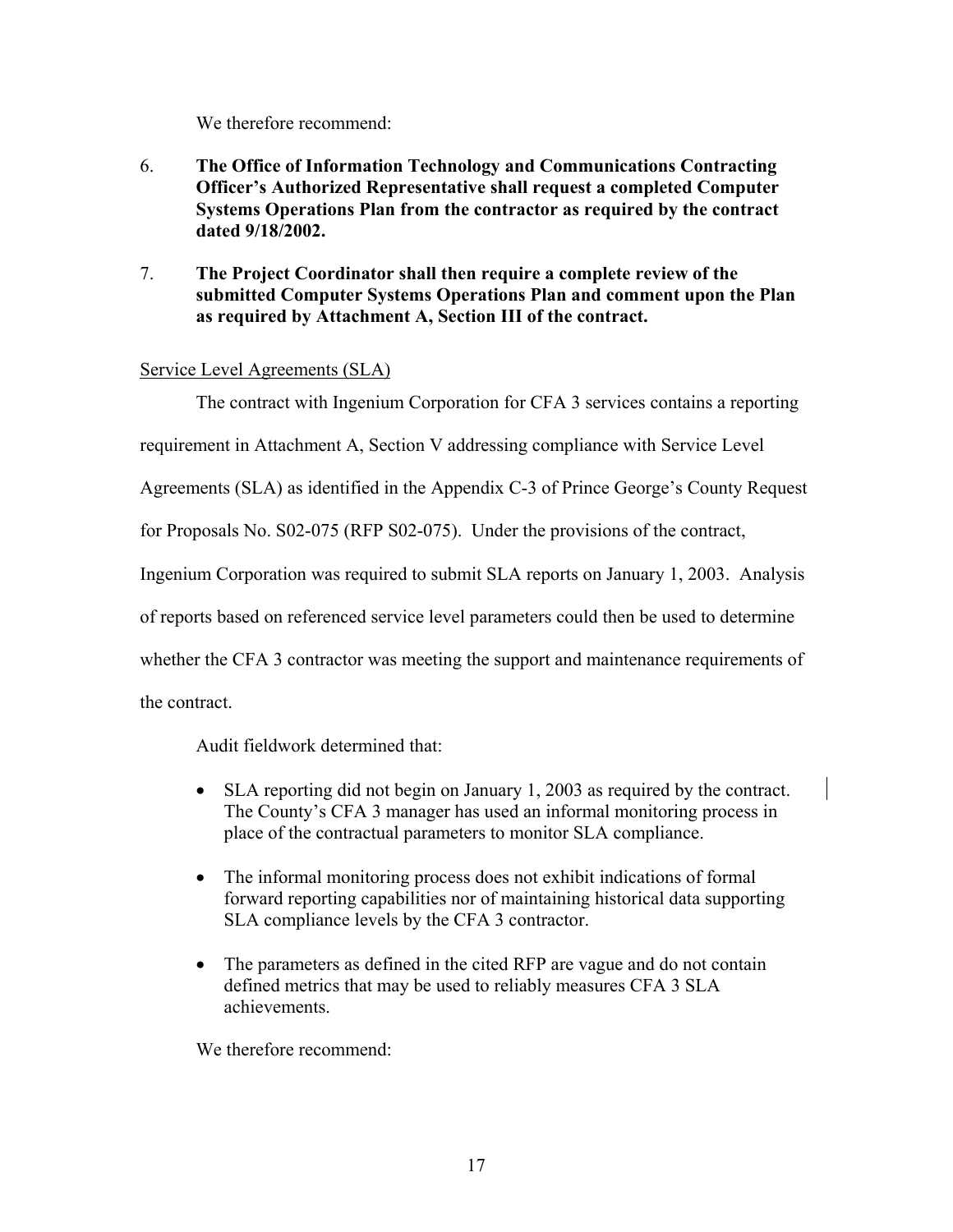**8. The Director of Office of Information Technology and Communications clarify the Service Level Parameters for CFA 3 in the form of a contract amendment between the County and the contractor and insure that a process to adequately monitor contract compliance by the CFA 3 contractor is in place.** 

### Software Upgrade Management

Change management should ensure the integrity and stability of the application during the process of software changes. This process should be in writing and should address a small change or a large-scale change.

The CFA 3 contractor supplied a change control process as part of their response to the RFP. The County's Change Control process is still evolving and the document that the CFA 3 contractor supplied does not agree with the informal process that the County is using.

In the contract, Scope of Work in Section IV, B. Upgrades, the County, through the change management process, will initiate all changes to software installed in the County environment. The contract also states the CFA 3 contractor's standard change management process will be modified to conform to Prince George's County Government requirements and implemented during the initial transition phase. The transition phase was defined as the first 30 days of the contract.

The County has no written formal standards for the change control process. In their informal process the users and the developers agree on changes. The procedure template that is used for the informal procedure is at an application level. The change to the policy should be a formal policy and procedure issued by the County, and a contract amendment between the County and the contractor.

We therefore recommend: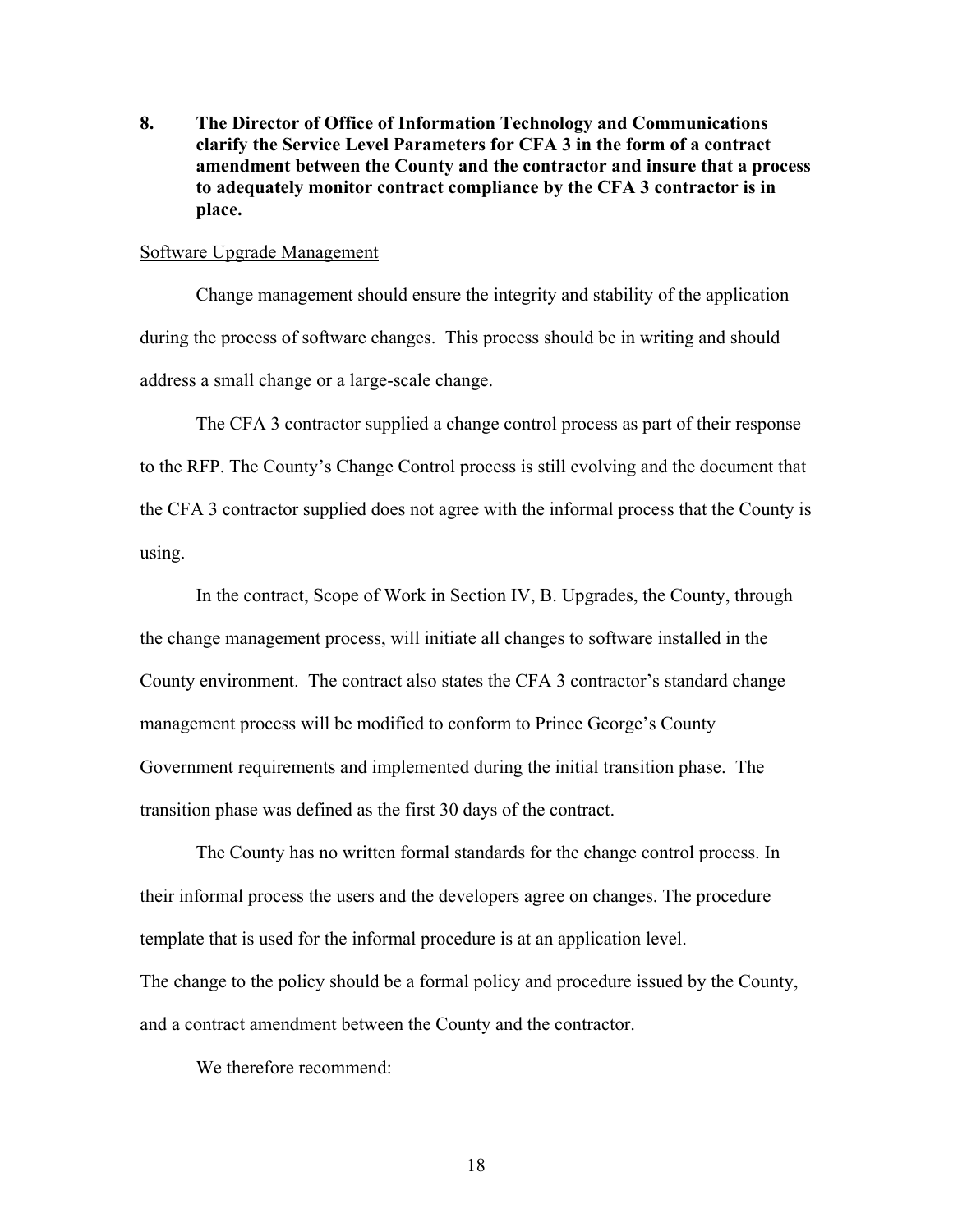**9. The Director of Office of Information Technology and Communications and the Office of Information Technology and Communications Contracting Officer's Authorized Representative shall agree on the change control process and issue an official change management process policy statement and associated detailed instructions. The change management process should also be formalized with the contractor in the form of a contract amendment between the County and the contractor to comply with Section IV, B in the Scope of Work section of the contract.**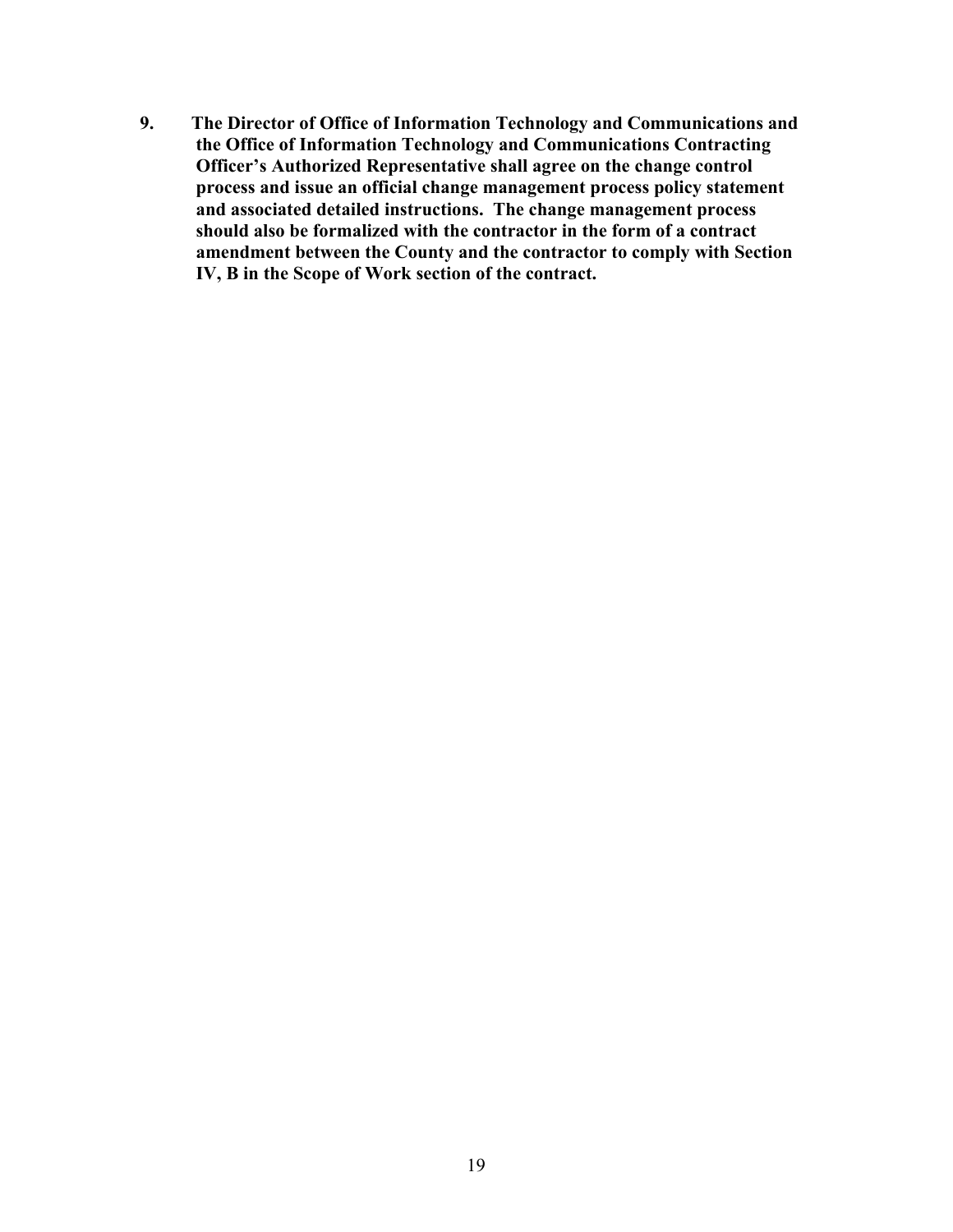### **CHAPTER 3**

# **CORE AREA CONTRACT COMPLIANCE PERSONNEL ADMINISTRATION REQUIREMENTS**

### INTRODUCTION AND SCOPE

During the audit we evaluated the specific portions of the contract's year one activities relating to Office of Information Technology and Communication's (OITC) internal contract management and administrative structure, the management and the documentation by Office of Information Technology and Communications and the contractors of Core Functional Areas (CFA) related contract deliverables. Selected processes and procedures as well as contract amendment compliance relating to key personnel tenure and contract requirements were reviewed. The importance of these key positions to the County in all three of the CFA's is reflected in the fact that the Article 10 of the contract specifically outlines requirements for keeping these positions filled and the requirements for the replacement of the personnel in these positions.

### FINDINGS, COMMENTS, AND RECOMMENDATIONS

### Key Personnel

As noted in Article 2 of the contract for all CFA's, the Contracting Officer's Authorized Representative (COAR) is responsible for management and administration of the contracts, which includes monitoring contract expectations and deliverables.

Key personnel are defined in ARTICLE 10, PERSONNEL section of the contract for all three CFAs. The number of key personnel and the titles differ for each CFA. The contract states that key personnel shall be committed to this contract in writing for a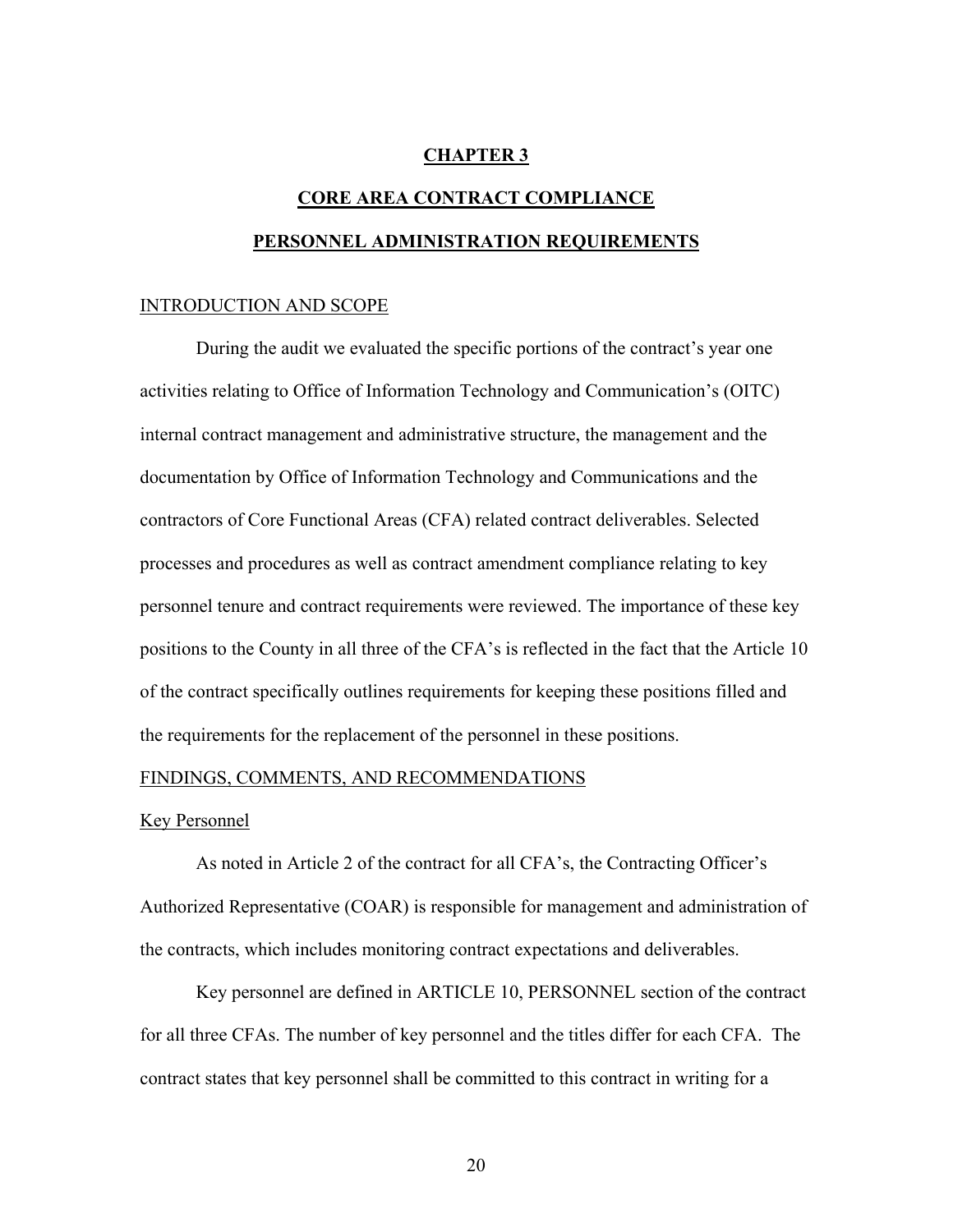period of one year from the date of award. It also states that the contractor shall furnish notice in writing to the County of their intent to replace any key person at least 30 days prior to the intended date of replacement, and that the contractor shall designate an experienced suitable individual from corporate to fill-in on a temporary basis until the position is filled permanently. Article 10 of the contract places responsibility upon the contractor to replace any employee that the County finds unacceptable within fifteen days of notification by the County or within a mutually agreeable schedule.

Our fieldwork indicated that the contractor in CFA 3 did not replace the Lead DBA/Client Server position (terminated 10/8/03), within fifteen days of notification by the County of the unacceptability of the employee. The County formally notified the contractor about their dissatisfaction with the length of time it was taking to identify replacement staff in a memo dated November 4, 2003. The COAR cited in the memo that the vendor was in violation of Article 10 of the contract. After this notification, the contractor filled the position on 11/17/03. This key position was filled later than 15 days, but within a reasonable time frame due to the prompt action of the COAR. The Office of Information Technology and Communications COAR followed up appropriately on this issue and reduced the time that this important key position would have remained vacant.

The County COAR did not provide the required documentation according to contract in the case of the Team Leader/Program Manager for CFA 3. The County COAR did not provide a written request to replace the key position of Team Leader/Program Manager, however they did notify the contractor verbally in a conference call of the incident leading to the request that she be removed from her role. A verbal conference call does not satisfy the contract requirements of ARTICLE 10.2, Section B.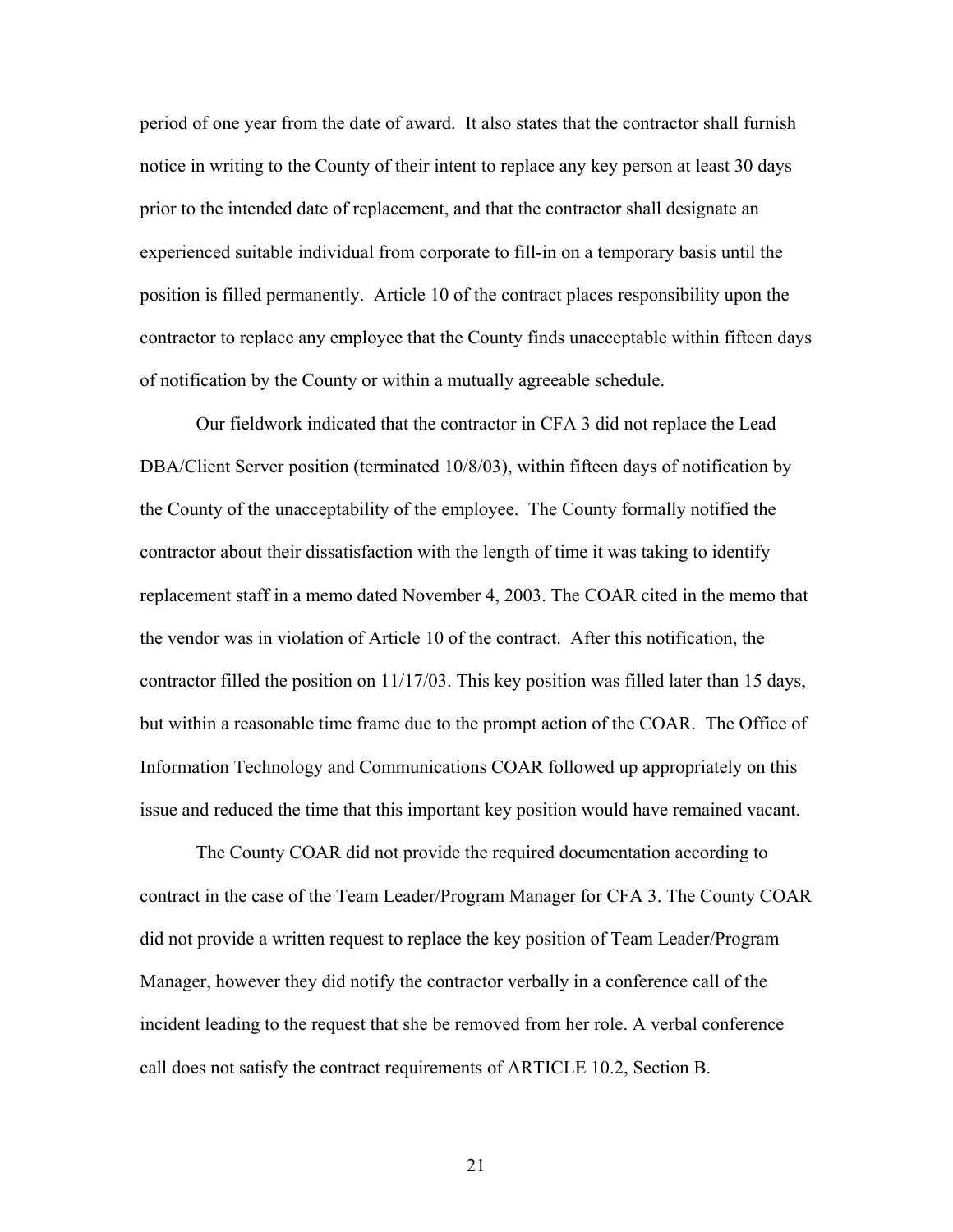According to the OITC COAR, the contractor did not replace the former employee within fifteen days of notification that she be removed from her role on the contract. This information could not be verified because there is no documentation regarding the request by the County to remove this key employee. In the interim, the CFA 3 contractor provided corporate resources to provide general oversight of the CFA 3 contract. Another contract employee unofficially filled the Team Leader/Program Manager role until being permanently assigned to the position on October 1, 2003. The previous employee was readily available to provide transition of her duties.

We therefore recommend:

**1. The County Office of Information Technology and Communications Contracting Officer's Authorized Representative shall request all key personnel changes in writing to assure that contract compliance can be verified regarding the requests by the County to remove key personnel or any other contract employee.** 

### Required Background Checks

### Personnel

Article 10 of the contract allows the County to require background checks for personnel, who may, in the County's judgment, deal with sensitive data as determined solely by the County. In all three Core Areas, our fieldwork revealed that the County designated none of the contractor positions as dealing with sensitive data. Access to and security of information maintained within any organization's database files requires a significant level of attention and resource commitment, which cannot be over emphasized. Database files frequently contain sensitive information that must be protected either from tampering and unauthorized disclosure or information critical to the mission or functions of the organization that has created database files.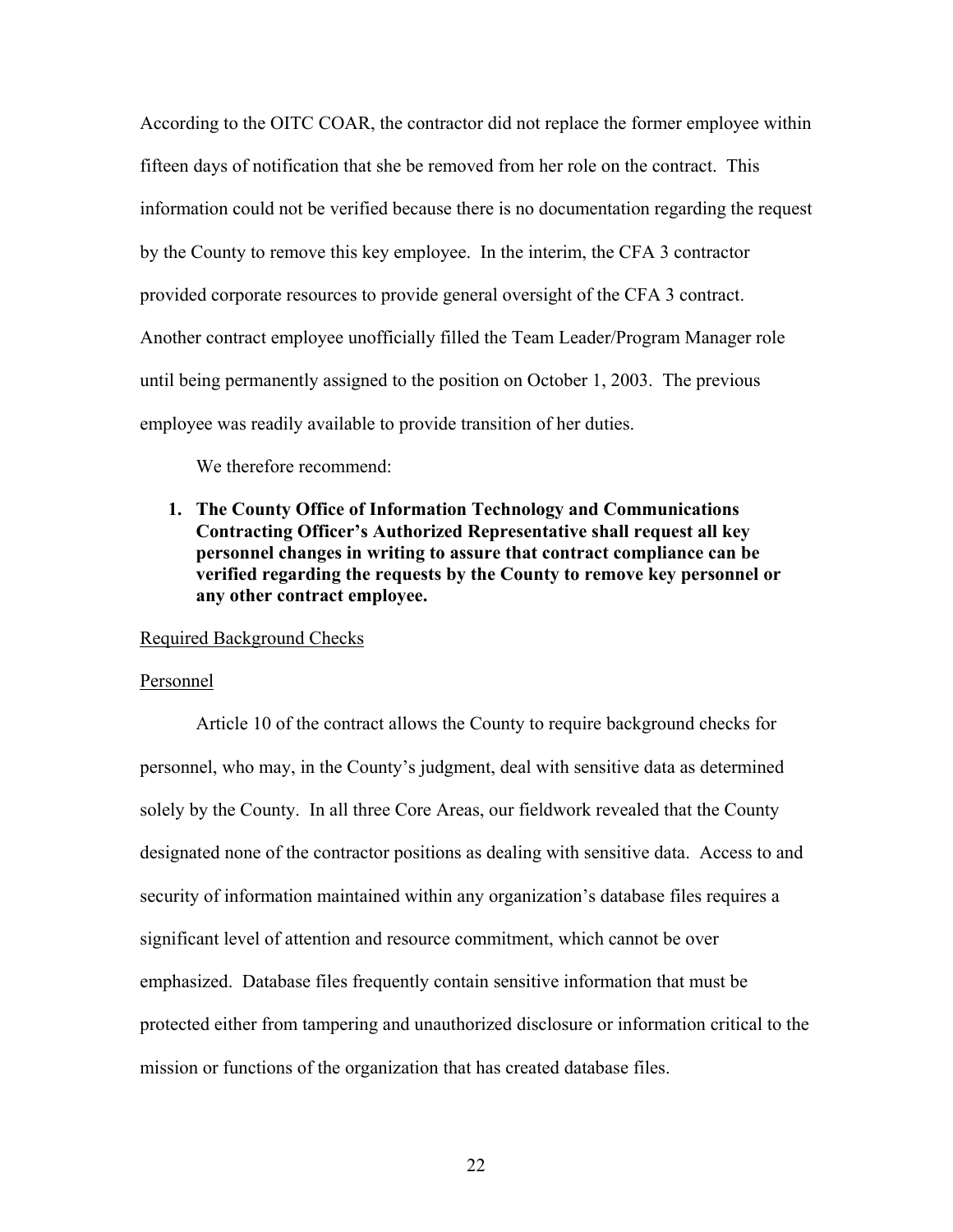Our fieldwork indicates that there are currently no formal designations of confidential or sensitive data by the County. The County is at risk of violation of Federal, State, and County guidelines that designate protection of confidential and sensitive data. There is no existing policy in OITC to designate any personnel that should submit to background checks. There can be no policy until the data is categorized.

The County Personnel database is an example of overlapping security requirements. County laws protect personnel files, such as Council Bill 83-1996, that concerns confidentiality of certain personal information and personal records in accordance with State law and discusses confidentiality of public files. Section 16-215, of the Prince George's County Code states, "Pursuant to the provisions of Section 203 of the County Charter, and Title 10, Subtitle 6, State Government Article, Annotated Code of Maryland, all personnel and leave records and documents contained in each employee's personnel file shall be regarded as confidential information and shall not be made available to any person except those persons described in Section 16-216 (d) and except under circumstances otherwise authorized by applicable State or Federal statute and regulations authorized pursuant thereto". This particular section ties together the requirements of the County, State, and Federal regulations as they relate to personnel data and designates the data as confidential information.

There is no way to determine which personnel should submit to background checks until the data is catalogued for risk and sensitivity as designated by Federal, State, and County laws.

We therefore recommend:

- **2. The Director of the Office of Information Technology and Communications shall assure that the County's confidential and sensitive data is protected by** 
	- 23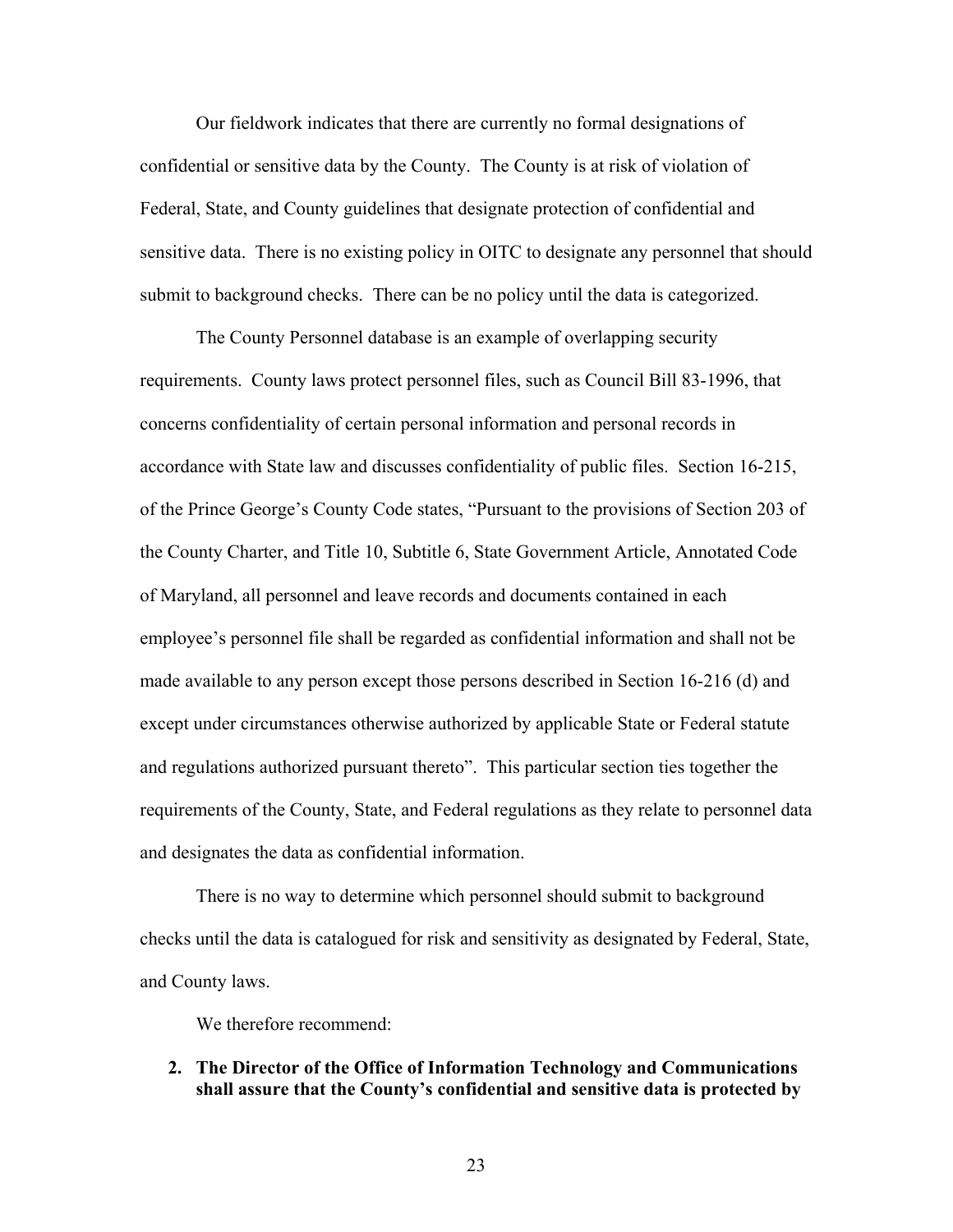**identifying the level of protection required for all County data by ranking and categorizing County data.** 

**3. The Director of the Office of Information Technology and Communications shall ensure that all employees with access to confidential and sensitive data shall be identified, the level of access identified, and background checks performed for employees accessing confidential and sensitive data as determined in the ranking and categorizing of data.** 

### Security Related Procedures for Resigning/Terminating Employees

In the current environment of heightened security, particular attention is expected for all procedures and policies related to security as it affects the County. Article 15, Section D, of the contract directs the contractor provide written policy that documents security procedures and measures that are executed when an employee resigns or is terminated. There is an expectation that the County ensures the contractor procedures are followed. It is also expected that the County have security procedures to address both County and contract personnel.

The County received no security related procedures for terminations and resignations as required in the contract from CFA 1 in contract year one. These procedures were not requested by the Office of Information Technology and Communications COAR to adhere to Article 15, Section D, of the contract.

The current contractor's practices for retrieving equipment, canceling access, changing locks and retrieving Ids is not verified by the County Office of Information Technology and Communications office or by the County CFA managers. Also, the COAR has not initiated the validation of the procedures.

Our fieldwork indicated that the security procedures for CFA 2 did not cover subcontractors, therefore were inadequate. The three employees that we reviewed for contract compliance were terminated or resigned in contract year one and they were sub-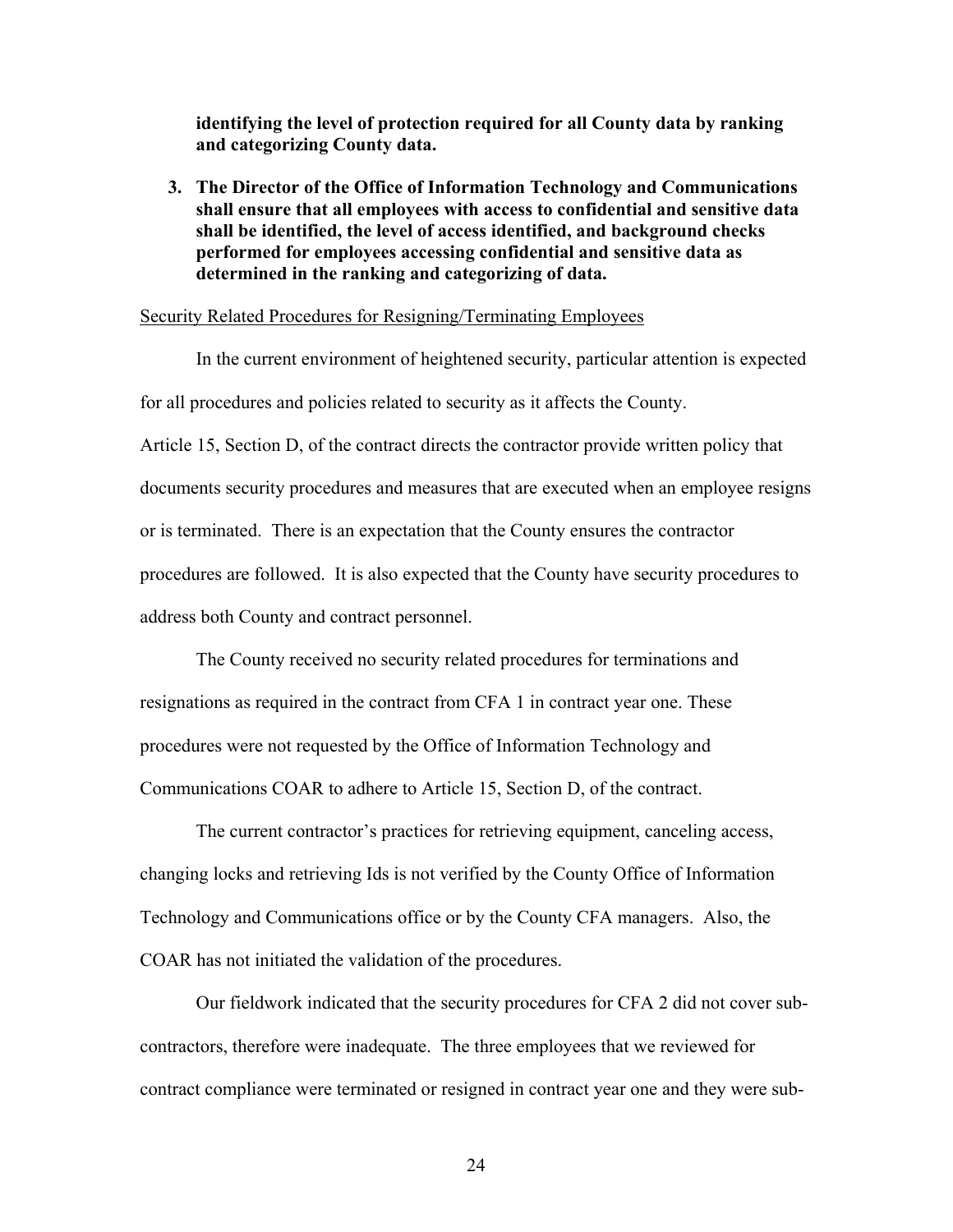contractors. The contractor for CFA 2 currently covers both CFA 1 and CFA 2, therefore the current procedures for both areas are inadequate. CFA 3 procedures were forwarded from the contractor, undated and not validated by the County.

In the process of reviewing security procedures, our fieldwork revealed there are no formal OITC procedures to assure that security requirements are addressed for terminated or resigned OITC personnel and contract personnel. These procedures should specifically address retrieving County equipment, canceling access to all computer systems, changing locks, and retrieving County Ids. The County relies on the contractor to perform these duties without verification that the processes have been followed through and without formal procedures as a guideline.

Our fieldwork in CFA 2 indicated the need for a procedure and process to issue and retrieve County Ids for all contract employees and apply to contract and sub-contract employees equally. Currently some contract employees have county issued Ids and some do not. Many contract employees frequent county campus buildings on a daily basis. In the case of the technicians, their equipment is subject to damage through the x-ray process and valuable time is lost verifying their identities. County employees and security personnel can enjoy a greater sense of comfort being able to identify that the County is endorsing these personnel for entry and as repair personnel and trusted employees into our buildings.

We therefore recommend:

**4. The Office of Information Technology and Communications Director and Contracting Officer's Authorized Representative shall request and review all security related procedures for Terminations and Resignations from all three CFAs as required in the contract, Article 15, Section D.**